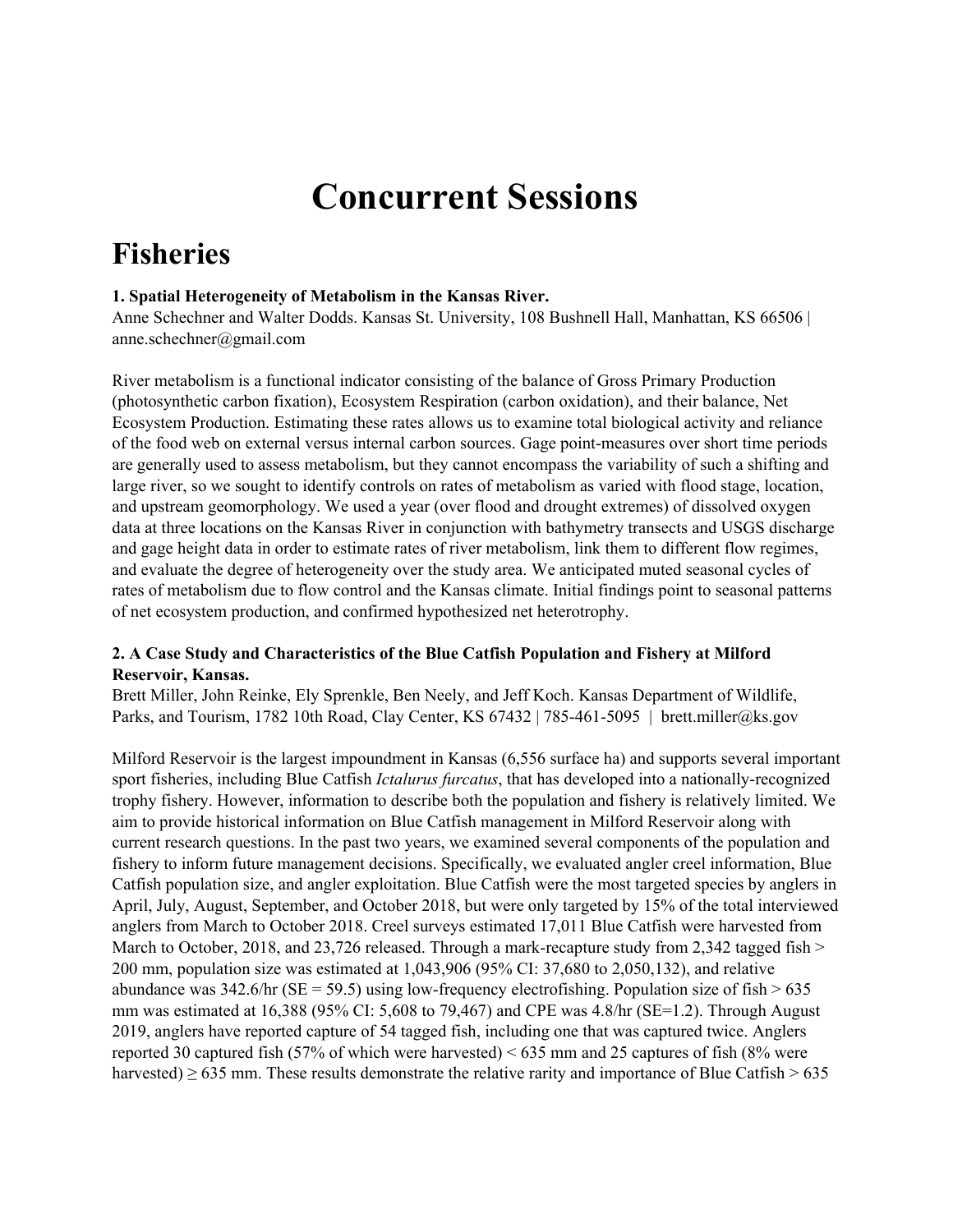mm to the recreational fishery at Milford Reservoir. Further, they provide population-level insights that can be used to facilitate effective management of the fishery.

#### **3. Status of the Blackside Darter (***Percina maculata***) in Kansas.**

James E. Whitney, Kali L. Boroughs, Joshua A. Holloway, and Alexandra D. King. Pittsburg St. University, Biology Department, Heckert-Wells 223, 1701 S Broadway St, Pittsburg, KS 66762 | 620-235-4735 | jewhitney@pittstate.edu

The Blackside Darter (*Percina maculata*) is a threatened species in Kansas and a Tier 1 species of greatest conservation need. Since 1980 there are only 14 collection records of Blackside Darter in Kansas, with 12 collections from the Mill Creek watershed in Wabaunsee County and two collections from the Vermillion Creek watershed in Pottawatomie County. Three or fewer individuals have been recorded per collection, highlighting the restricted distribution and low abundance of Blackside Darter in Kansas. Recent information on the species status is limited, and as such the objective of our research was to assess its current distribution. We sampled 14 sites during June-July 2019 using backpack electrofishing and seining, and at all sites we identified every fish captured. We found a total of 6,392 individuals across 39 different species, but we did not find a single Blackside Darter. Our results indicated that the Blackside Darter remains extremely rare in Kansas and may be becoming rarer since we were unable to find it in streams where it recently occurred. Drought followed by flooding during 2018-2019 may have resulted in further range reductions, but additional study is needed concerning the Blackside Darter's status and the environmental factors regulating its occurrence.

## **4. White Perch (***Morone Americana***) Age and Growth at Select Kansas Reservoirs.**

Travis Riley, Bryan Sowards, Craig Johnson, Micah Waters, Bill Stark. Fort Hays St. University, Albertson Hall 302, Hays, KS 67601 | tpriley@mail.fhsu.edu

White perch (*Morone americana*), an invasive fish species, are present in several Kansas reservoirs, including three Federal Reservoirs (Wilson, Cheney, and El Dorado). As with most invasive species, once established they can be difficult to eradicate and alter current community structure. They are complicating recruitment of sport fish by outcompeting them for resources vital at early growth stages, while adult White Perch prey on the native fish juveniles, whether it be the eggs, fry, or fingerlings. In reservoirs infested with white perch, sport fish have experienced inconsistent recruitment due to several abiotic and biotic factors, likely including competition with perch. This has caused biologists to alter management strategies to reduce abundance of White Perch. Despite growing concern for white perch, no formal age and growth studies have been implemented in Kansas reservoirs. This baseline information is valuable to determine natural mortality, predation risk, and density-dependent interactions, among other population indices. White Perch were collected by using experimental gill nets at Wilson, Cheney, and El Dorado reservoirs. Back calculation for age and growth data will be derived from otoliths using R-software. This information will be used to guide future management decisions regarding the ever-changing dynamic between fish populations in these reservoirs.

## **5. Scaling Predator-Prey Interactions: Does Prey Aggregation and Movement Mediate Scale-dependent Predator Consumption Rates?**

Lindsey A. Bruckerhoff, Casey A. Pennock, Keith B. Gido. Kansas St. University, Division of Biology, 116 Ackert Hall, Manhattan, KS 66501| lbrucke@ksu.edu

Relationships between species and the abiotic environment often vary across spatial and temporal scales. Understanding how ecological relationships vary across scales helps link observations and predictions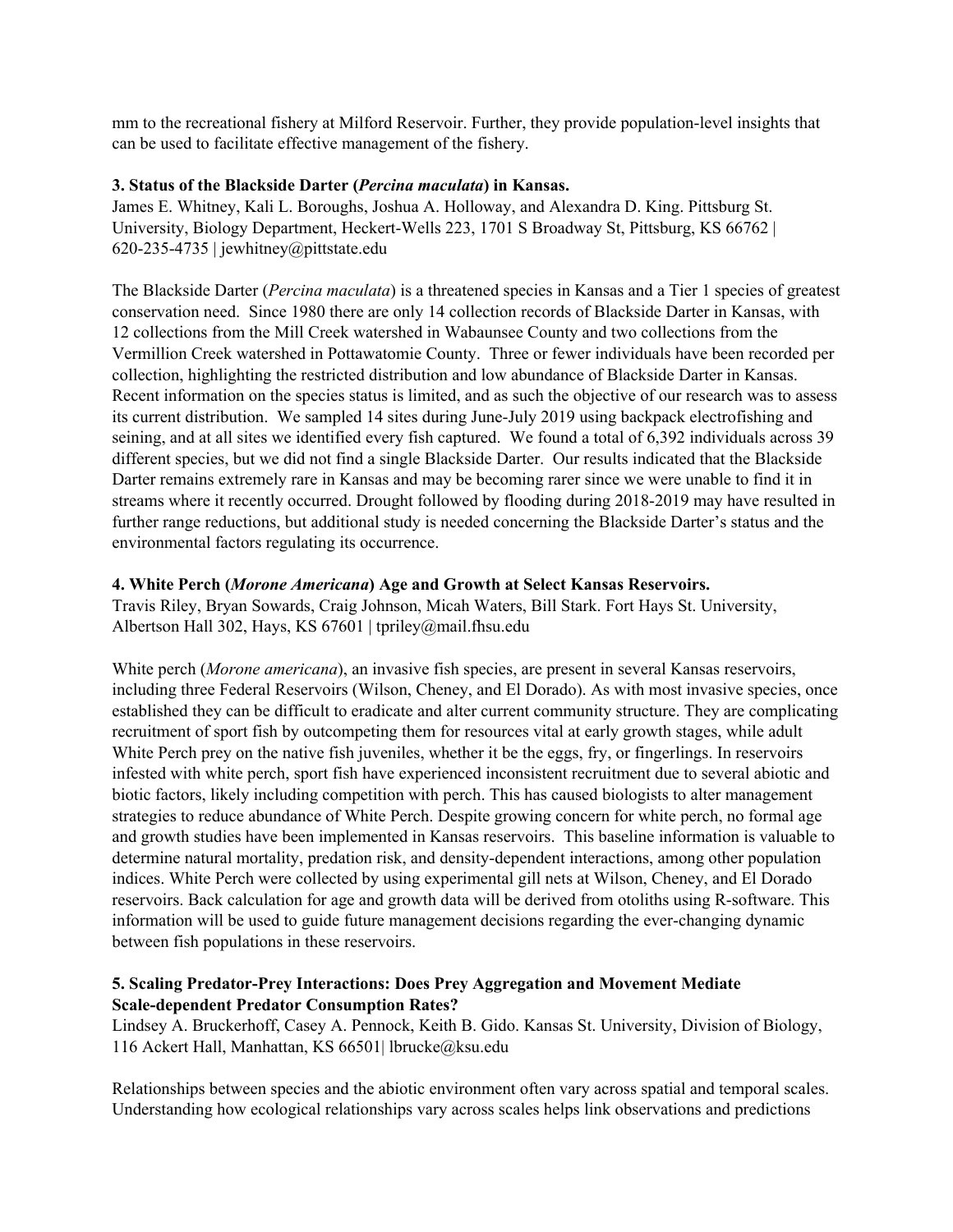from small experiments conducted at fine-scales to broader ecological patterns and processes. We manipulated the size of stream arenas to determine how predator-prey interactions of stream fish vary across different spatial scales. We predicted changes in prey aggregation, movement, and spatial overlap with predators would lead to decreased per capita consumption with increasing arena size. We tested these predictions using two prey species occupying different habitat guilds (water-column versus semi-benthic), and predicted patterns of consumption across arena sizes would hold true for both species. Per capita consumption (number of prey eaten per predator) increased with arena size (F2,17= 2.99, p=0.07), but predators did not consume one species more than the other (deviance=1.29, p=0.61). Prey generally aggregated less and moved more with increasing arena size, but water-column and semi-benthic species exhibited unique responses in habitat use when overlapping with predators. While our observed increase in consumption with increasing spatial scale fits theory developed in other systems, the mechanisms driving this relationship may differ, and variation in prey behavior may drive different scaling relationships between predators and different prey species.

## **6. Can Freshwater Darters (***Percina***) Pass the Mirror Test? An Experiment in an Undergraduate Biology Classroom Based on Recent Cutting-Edge Science.**

K. Ghanshi, S. Nelson, and E.C. Martin. Emporia St. University, Department of Biological Sciences, 1 Kellogg Circle, Emporia, KS 66801 | emartin7@emporia.edu

Recently, a paper by Kohda and others (2018) presented the results of a small experiment using the cleaner wrasse (*Labroides dimidiatus*) that tested this fish's ability to pass the mirror test; a well-known, albeit controversial, test for self-awareness. Their interpretation of the results from their experiment suggested this species demonstrated the capacity to pass the mirror test and therefore can be considered "self-aware". We adapted their experiment and tested two species of freshwater darters native to Kansas, the Ozark Logperch (*Percina fulvitaenia*) and Slenderhead Darter (*Percina phoxocephala*). The experiment was part of a Course-Based Undergraduate Research Experience (CURE) for freshmen introductory biology laboratory (GB141). Twelve fish were collected from the Neosho River and Cottonwood River near Emporia, KS. We conducted three different experimental iterations over the month of October 2019, using a combination of personal observations at various times during the day and video recording. We adjusted our experimental design based upon the results of the previous experiment. We discuss the implications of fish self-awareness, the efficacy of the mirror test, difficulties with behavioral studies on fishes, and how our results fit into the current research on understanding non-human self-awareness.

#### **7. Missouri River Flooding and Changes to a Floodplain Fish Community.**

M. Neil Bass. 810 McClellan Ave Fort Leavenworth, KS 66027 | michael.n.bass.civ@mail.mil

The Department of the Army is constantly assessing natural resources on its posts in order to provide realistic training environments for troops and to be good stewards of those resources for the American people. Two scour holes, formed in levee breaches during 1993 flooding, were sampled in October 2018 to observe fish communities isolated since 2011. Missouri River flooding in November 2018 and in the spring and summer of 2019 all provided an exchange of fish and aquatic life between the river and the scour holes. Preliminary results from follow up sampling, in Oct 2019, will be presented and contrasted with pre-flood results. Results show the importance and impact of floodplain connectivity on floodplain fish communities.

#### **8. Assessing Sportfish Diet in Kansas Small Impoundments with Variable Gizzard Shad Densities.**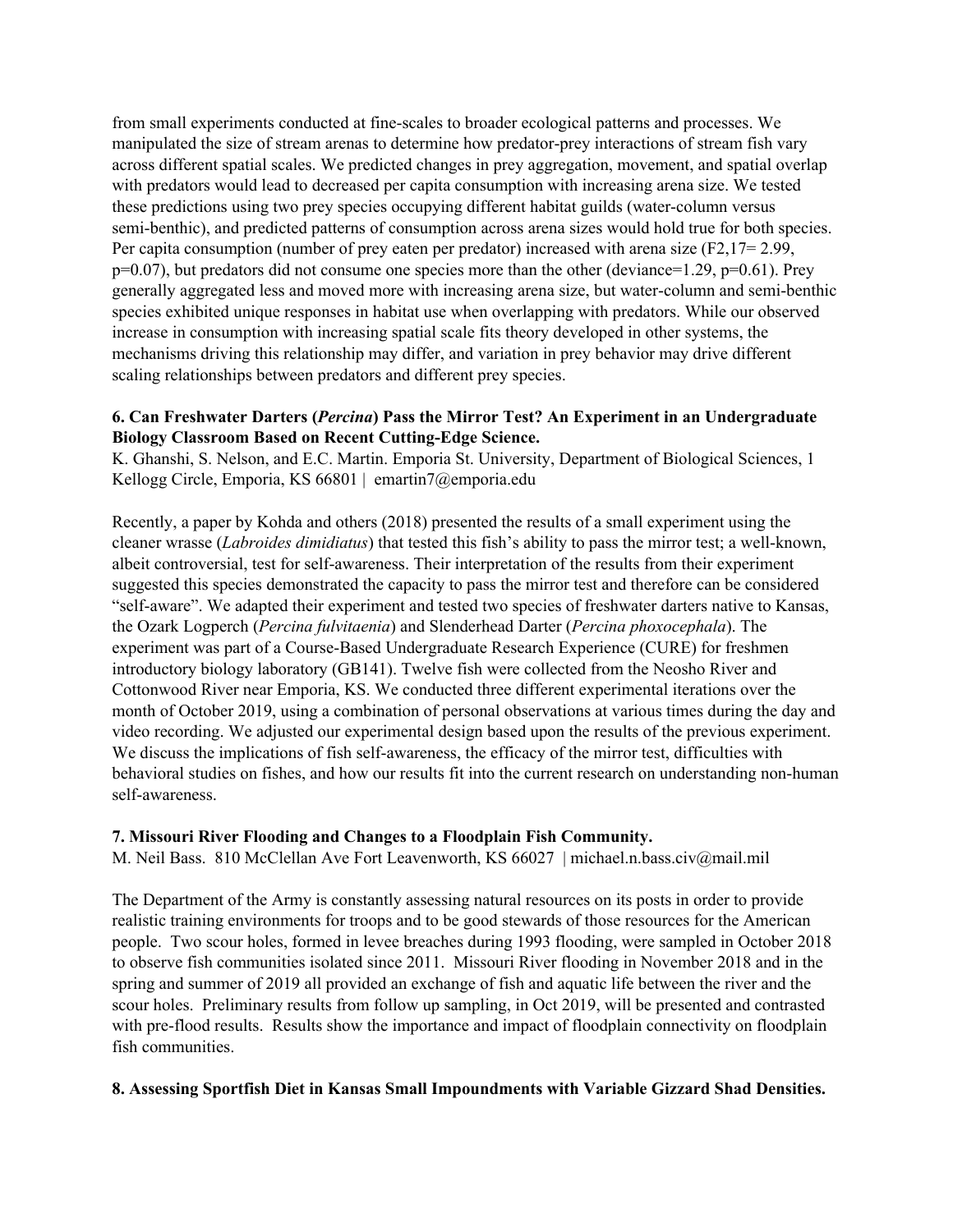Elizabeth A. Renner, Keith B. Gido, Ben C. Neely, Jeff D. Koch, and Connor J. Chance-Ossowski. Kansas St. University, Division of Biology, 116 Ackert Hall, Manhattan, KS 66506 | earenner@ksu.edu

Gizzard shad (*Dorosoma cepedianum*) often dominate the biomass of reservoir fish communities and represent the bulk of piscivorous fish diets. As part of a four-year, whole food web project to evaluate the role of gizzard shad in small Kansas impoundments, we analyzed the stomach contents of bluegill (*Lepomis macrochirus*), largemouth bass (*Micropterus salmoides*), and white crappie (*Pomoxis annularis*) across a gradient of gizzard shad densities. We sampled 12 impoundments in June, August, and October 2017 and 2018. Specimens were collected via daytime shoreline electrofishing and seining in littoral habitats. Ten individuals from different length categories were sacrificed for diet analysis during each sampling event. Stomach contents were identified to the lowest possible taxon under a dissecting microscope. Frequency of occurrence was calculated for prey items and compared across impoundments with variable densities of gizzard shad. We anticipated a higher frequency of occurrence of fish in largemouth bass diets in impoundments with higher densities of gizzard shad, as well as a higher frequency of occurrence of macroinvertebrates in the diets of bluegill in impoundments with higher shad densities. The frequency of occurrence of fish in largemouth bass diets ranged from 0.24 to 0.34 in impoundments without shad and 0.11 to 0.26.

#### **9. Influence of Water Velocity on Growth of Two Minnow Species in the Gila River Basin.**

Crosby K. Hedden, Keith B. Gido, Skyler C. Hedden, Alex C. Cameron, Kansas St. University, Division of Biology, 116 Ackert Hall, Manhattan, KS 66506 | 319-321-7515 | crosbyh@ksu.edu

Understanding habitat needs of fishes can help managers decide which streams are optimal for translocation events. Habitat use by fish species is mediated by multiple biotic and abiotic factors making it difficult to gain a mechanistic understanding of habitat use. Experimental manipulations, however, can provide such an understanding because we are able to control potentially confounding variables. We evaluated the interactive effects of current velocity and aquatic insect availability on growth of longfin dace (*Agosia chrysogaster*) and speckled dace (*Rhinichthys osculus*) within instream enclosures placed in the Gila River, New Mexico. Biomass of drifting insects was positively correlated with increased velocities while biomass of benthic insects did not change across velocities. Total length did not change along a velocity gradient but speckled dace gained more weight in higher velocity habitats while longfin dace gained more weight in low velocity habitats. Our results indicate that fish have optimal growth in different habitat types and understanding these habitat needs can assist in managing species by aiding decisions in determining optimal translocation locations.

#### **10. Using Remote Cameras to Estimate Angler Use at Five Small Impoundments in Kansas.**

Scott Waters, Lowell Aberson, and Bryan Sowards. Kansas Department of Wildlife, Parks, and Tourism, Glen Elder Area Office, 2131 180 Road, Glen Elder, KS 67446. | 785-545-3345 | scott.waters@ks.gov

Understanding human dimensions and collecting reliable data is an invaluable tool in effective fisheries management. Standard creel surveys using roving creel clerks interviewing anglers have traditionally been the most common method of obtaining angler use and fish catch data. These surveys provide a wealth of information and have been used by fishery managers for decades to assist with altering length and creel limits, stocking plans, and determining angler desires. Oftentimes, this method may not be feasible due to a lack of funding, inability to hire creel clerks, remoteness of the water body, or the scope of the project may be too narrow to warrant a standard creel survey. Remote cameras, including trail cameras and time-lapse units, are becoming more popular for collecting both spatial and temporal angler use patterns throughout the United States and overseas. In this study, remote cameras were placed at five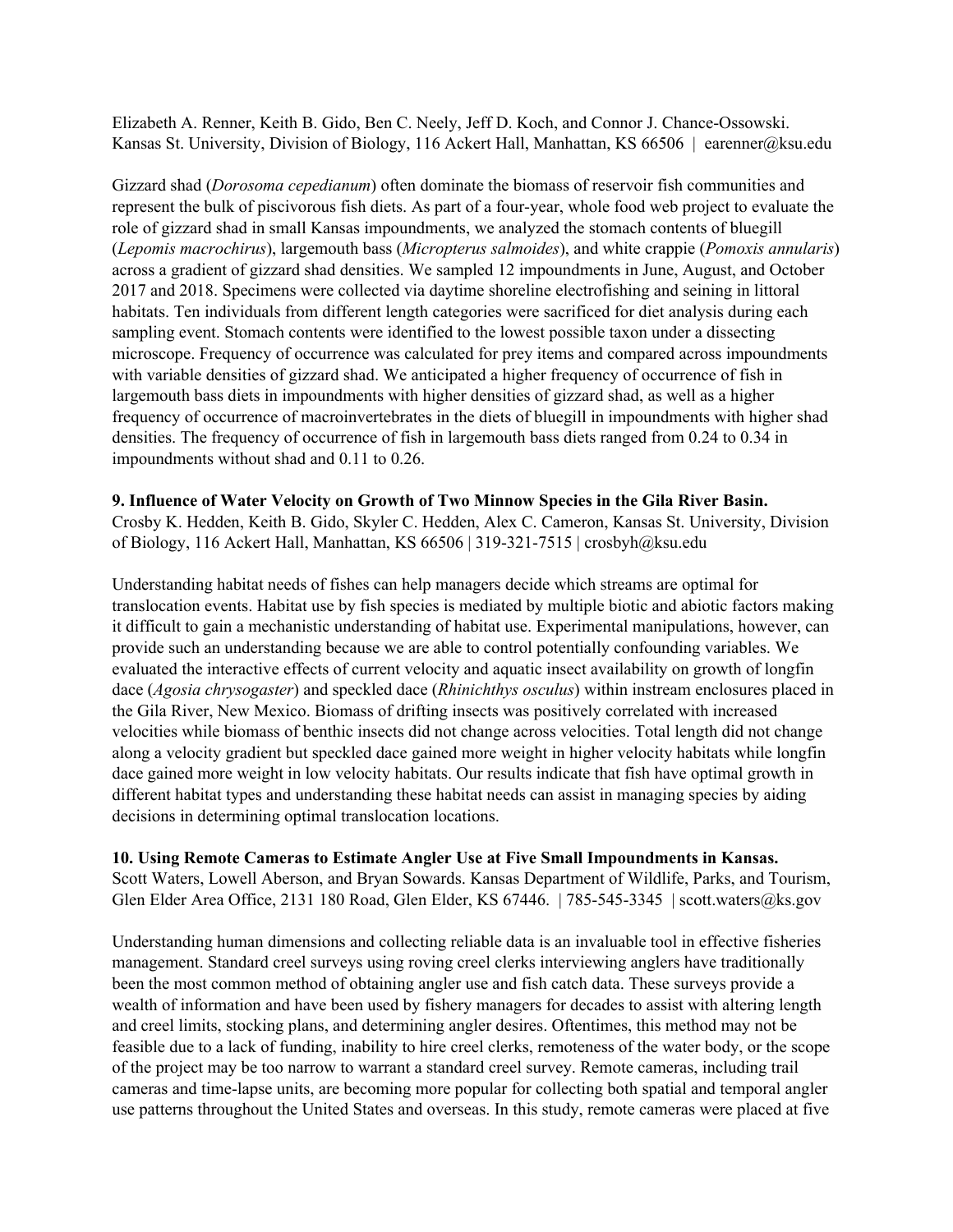small Kansas impoundments and monitored from March 2018 to October 2018 to determine the feasibility of this method in Kansas. In addition, standard creel surveys were simultaneously conducted as a means of comparing results of the two methods. We present data collected using the remote cameras and the standard creel surveys and compare the two methods. In addition, we discuss the practicality of using this relatively new method and the best applications for it in the future.

## **11. Passive Telemetry Reveals Fine-Scale Use of a River-Reservoir Inflow by an Endangered Sucker.**

Casey A. Pennock, Mark C. McKinstry, and Keith B. Gido. Kansas St. University, Division of Biology, 116 Ackert Hall, Manhattan, KS 66506 | pennock@ksu.edu

Reservoirs are common features in contemporary riverscapes. There is limited understanding of fish use of river-reservoir inflows for many species, but these habitats might provide trophic resources, spawning habitat, or optimal temperatures throughout the year. Razorback Sucker *Xyrauchen texanus*, a highly imperiled and endemic fish to the Colorado River basin, occurs in multiple large mainstem-reservoirs, and previous research has documented movement by individuals between reservoirs and river tributaries. To gain a more complete understanding of fish use of the river-reservoir inflow, we assessed movement and habitat use of Razorback Sucker along 52 km of the San Juan River inflow to Lake Powell from April 2018-March 2019 using acoustic and passive integrated transponder (PIT) telemetry. Razorback Sucker spawn from April-June in the San Juan River and previous research has documented annual movements of hundreds of fish towards the San Juan River in February-April, presumably for spawning, but sampling in the reservoir in April-June also readily captures ripe or spawning Razorback Sucker. This study provides an assessment of movement dynamics between the reservoir and river at finer temporal scales than was previously available, which will contribute to a more complete understanding of fish use of river-reservoir inflows.

## **12. A Comparison of Sampling Methods to Quantify Species Occurrences and Proportional Abundance in a Prairie Stream.**

Andrew S. Hagemann, Isabel G. Evelyn and Keith B. Gido. Kansas St. University, Division of Biology, 116 Ackert Hall, Manhattan, KS 55606. | ahagemann14@ksu.edu

Sampling methods play a vital role in determining fish community structure in prairie streams. However, some methods can bias the representative sample in these ecological and regional communities. Our goal was to test if sampling method resulted in different species richness and proportional abundance in a Flint Hills prairie stream. We tested for occurrence of species and proportional abundance using video monitoring, baited minnow traps, seining, and backpack shocking along multiple pools in Kings Creek on the Konza Prairie Biological Station. Preliminary results indicate that benthic species are under-represented with seines and water-column species are under-represented with backpack electrofishing. Video cameras captured more species than baited minnow traps, but neither of these two methods yielded the same diversity as electrofishing and seining. Further synthesis of data and additional experiments in different habitats is needed to gain a better understanding of how sampling methods might bias effort to quantify prairie stream fish communities.

## **13. Importance of Fish Passage for Intermittent Prairie Streams.**

Keith B. Gido, Skyler C. Hedden, Garrett W. Hopper, Eric R. Johnson, Ben Postlethwait, and Casey A. Pennock. Kansas St. University, Division of Biology, 116 Ackert Hall, Manhattan, KS 66506 | 785-532-5088 | kgido@ksu.edu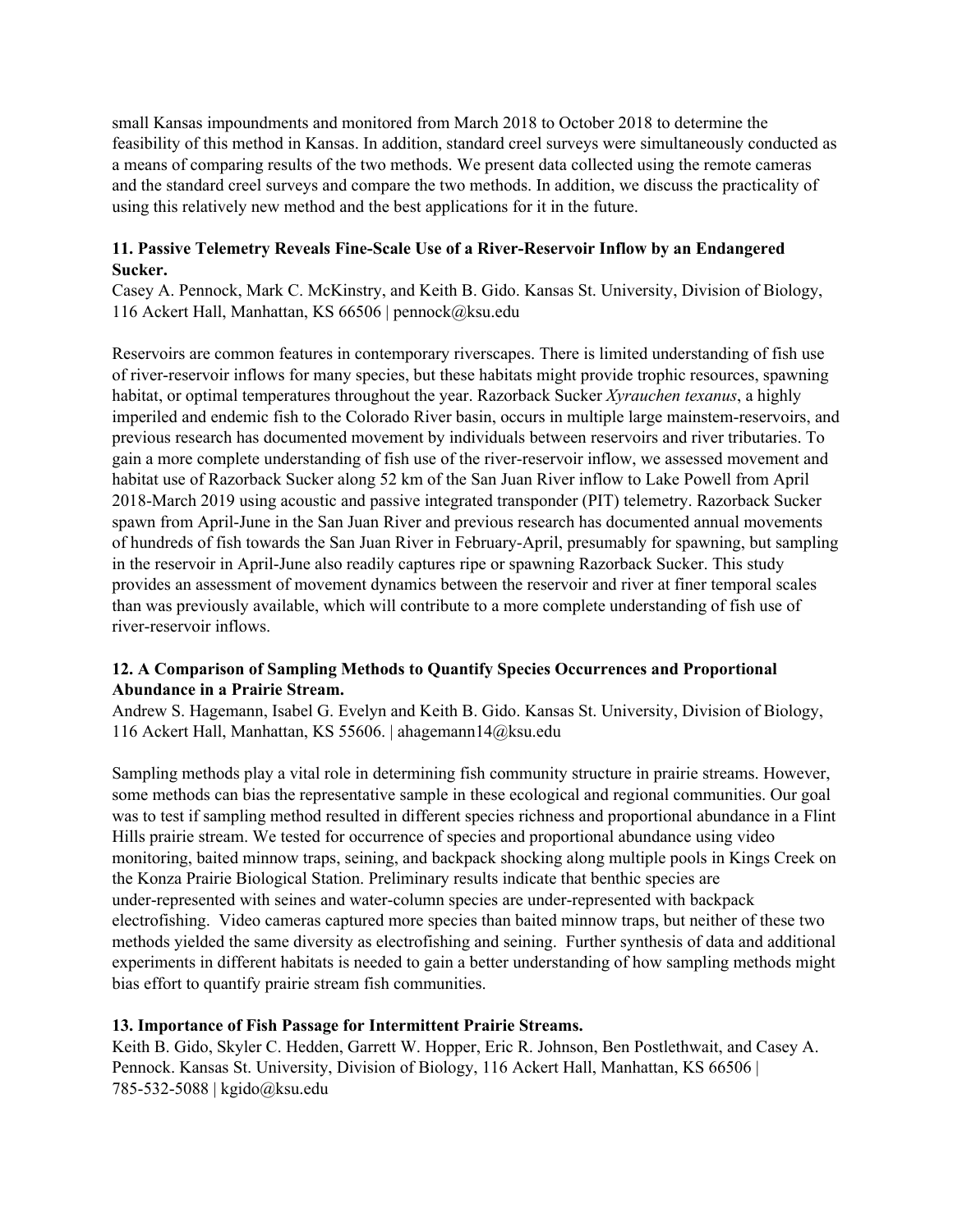Stream fragmentation due to poorly constructed road crossings can negatively affect native fishes by inhibiting access to spawning, feeding or refugia habitats. Many roads crossing through intermittent prairie streams have perched culverts acting as barriers to fish movement. Although these barriers can be mitigated, there is little research quantifying the benefits of barrier removal on fishes in these highly dynamic systems. We designed a study to test if the removal of a perched culvert in an intermittent reach of Kings Creek would allow upstream movement of fish from a perennial to an intermittent stream reach. We used passive integrated transponder (PIT) tags to track movement of three common prairie stream fish between 2016 and 2018, prior to removing the barrier, and again in 2019 after barrier removal. Although up to 50 percent of tagged fish moved into the intermittent reach in spring following rain events, none were observed moving past the perched culvert in the three years prior to barrier removal. In contrast, we detected seven individuals moving upstream after the barrier was removed. Although results are promising, we will continue to collect data through 2021 to rigorously evaluate the dispersal of fish through the system following the barrier removal.

#### **14. Walleye** *Sander vitreum* **Sex Reversal in Kansas.**

Daric Schneidewind. KDWPT, Milford Fish Hatchery, 3400 Hatchery Dr., Junction City, KS 66441 | $785-238-2638$  | daric.schneidewind@ks.gov

The Fisheries Division of the Kansas Department of Wildlife, Parks, and Tourism recently completed a project aimed at sex reversal in walleye Sander vitreum. In conjunction with the personnel from Idaho and Iowa, hormones were utilized during the early life stages of intensive walleye culture. The intensive culture techniques provide the opportunity to manipulate sex via the incorporation of the hormones into the diet of walleye at a young age when gonad development occurs. Objectives were to determine a recipe for reversing the sex of walleye both female to male and male to female. Sex reversal has implications for both sportfish management and non-native eradication efforts.

## **Forestry, Wetlands, and Landscape Management**

#### **15. Cross-Timbers Oak Savanna Restoration: Rates and Mechanisms of Recovery in Understory Plant and Invertebrate Communities.**

F. Leland Russell. Wichita St. University, Department of Biological Sciences, Wichita KS 67260 | 316-978-6091 | leland.russell@wichita.edu

The historical extent of Midwestern oak savannas has been greatly reduced, in part, through succession to closed-canopy woodlands. Oak savannas and open woodlands are good habitat for wild turkey reproduction because abundant arthropods in these high-light environments provide protein for poults. I present first-year data from a project to quantify rates and mechanisms of changes in understory plant and arthropod communities in thinned vs. unthinned one hectare plots in southeastern Kansas oak woodland as part of a savanna restoration. These first-year data compare understory plant and arthropod communities in woodlands with glades embedded within these woodlands, which I use as a restoration benchmark. In August, closed-canopy woodland understories had lower plant species richness, graminoid and legume covers but greater woody plant cover than glades. June sweep-net sampling showed 4X greater arthropod biomass in glades as in woodland. In greenhouse trails to evaluate woodland seed bank composition, only one of the 10 most frequently encountered plant species in glades emerged from woodland soils. These data provide a baseline for quantifying understory recovery as savanna restoration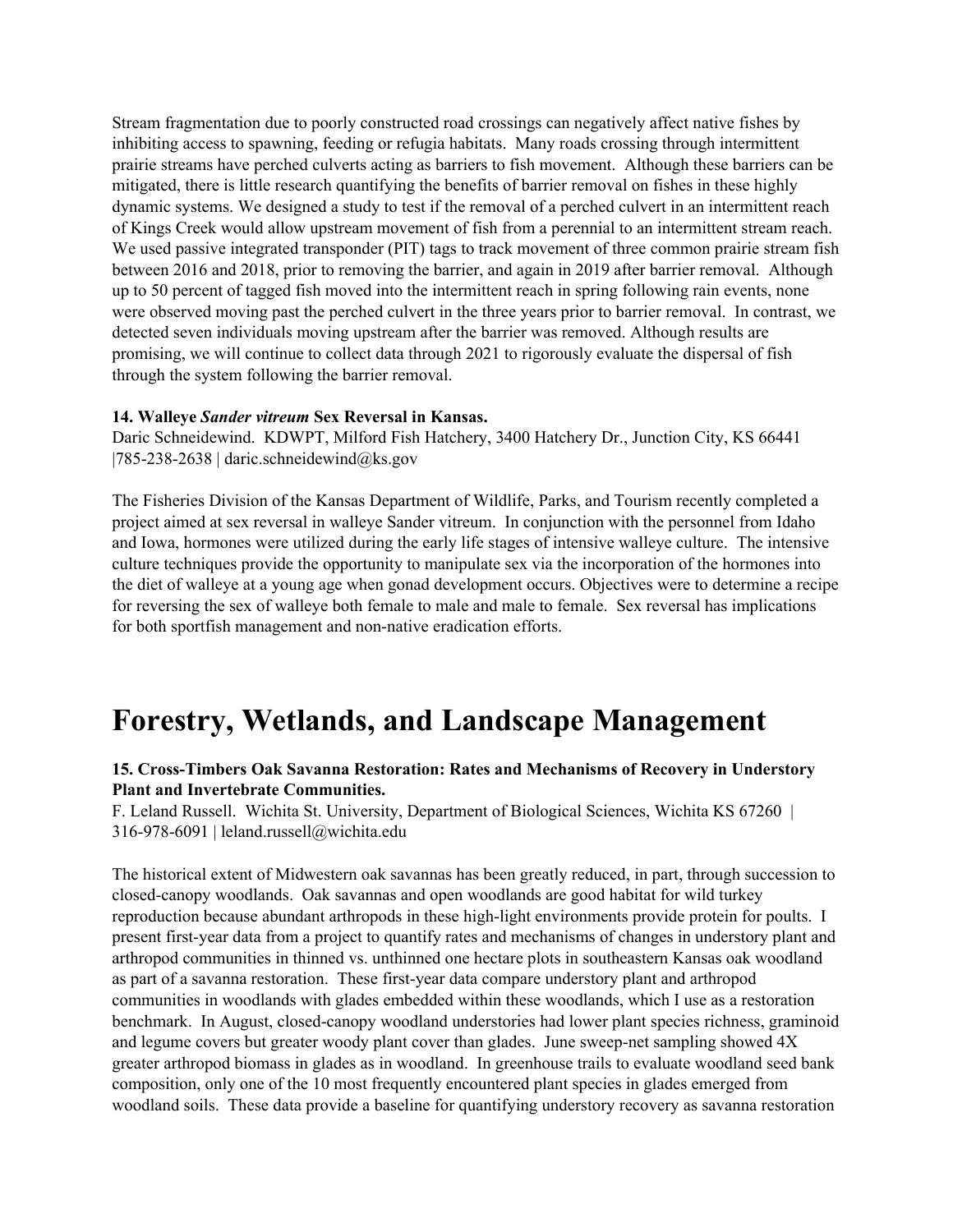proceeds. Further, dominant tallgrass prairie plants, which are thought to characterize oak savanna understories, are unlikely to recolonize from woodland seed banks.

**16. Fifty Years of Urban Forestry: Cultivating Resilient Urban Ecosystems for Northwest Kansas.** Jami Seirer and Zoe Buffington. Kansas Forest Service, 3012 Broadway Ave, Hays, KS 67601 |785-410-2956 | jseirer@ksu.edu

Fifty Years. Four foresters. Thousands of trees. Hays High student, Zoe Buffington, has worked diligently to digitize historical urban forestry records written over the last half century by foresters representing the Kansas Forest Service for various cities across northwest Kansas. Historical community forestry plans were documented using ArcGIS Online, with species distribution tables and planning timelines and recommendations attached to each point as PDF files. Join us as we ditch the filing cabinets to explore Zoe's digitized work, taking a look at urban forestry in northwest Kansas through the years- explore lessons learned in the past – and hear our future plans for conserving northwest Kansas's urban forests during the extremes by cultivating urban ecosystem resilience.

## **17. Great Plains System of Growing for Long Lived Trees.**

Brian Byers. Great Plains Nursery, 3074 County Rd. I, Weston NE 68070 | 402-540-4801 | [brian@greatplainsnursery.com](mailto:brian@greatplainsnursery.com)

A power point presentation showing new growing methods in the nursery industry using the Great Plains System (GPS) for growing trees. GPS utilizes RootMaker™ and RootTrapper™ containers and bags to produce a fibrous root system with lots of root tips. The more the fibrous root tips the better the nutrient uptake as well as quicker establishment for trees. Above the root system GPS focus on a lower branched tree with good caliper to withstand our Midwest winds and reduce the need for staking. All together the Great Plains System produces trees that strive in harsh mitigation or windbreak conditions that may not receive the attention of being planted in a manicured landscape.

#### **18. Kansas Playas – A Past & Future Resource.**

Jude Kastens, Randy Stotler, Debbie Baker and Don Huggins. University of Kansas, Kansas Biological Survey, Higuchi Hall, 2101 Constant Avenue, Lawrence, KS 66047 | jkastens@ku.edu

In the uplands between the main drainages of western Kansas, thousands of playas perforate the landscape. These ephemeral wetlands, sometimes called buffalo wallows, lagoons, or sloughs by local farmers, were a valuable resource for Native Americans and European settlers, providing sustenance in a water-scarce environment. Hundreds of species of plants and animals, indigenous and migratory, rely on playas for food, water and shelter. Presently, the vast majority of Kansas playas are embedded in farm fields and have long been viewed as an obstacle to production agriculture—that is until recently when playa functions and benefits have come into sharper focus. Primary among these are their role as hotspots for both biodiversity and, critically for the region's citizens and communities, aquifer recharge. A number of government programs provide landowners with options for conserving or restoring their playas, supported by tremendous efforts from a network of stakeholders ranging from concerned individuals to state agencies and non-profit organizations such as PLJV, KAWS, and DU. As we shed more light on the science and nature of playas, the importance of this abundant landscape feature for future generations of western Kansans is becoming increasingly apparent.

#### **19. Playas Recharging Kansas Communities.**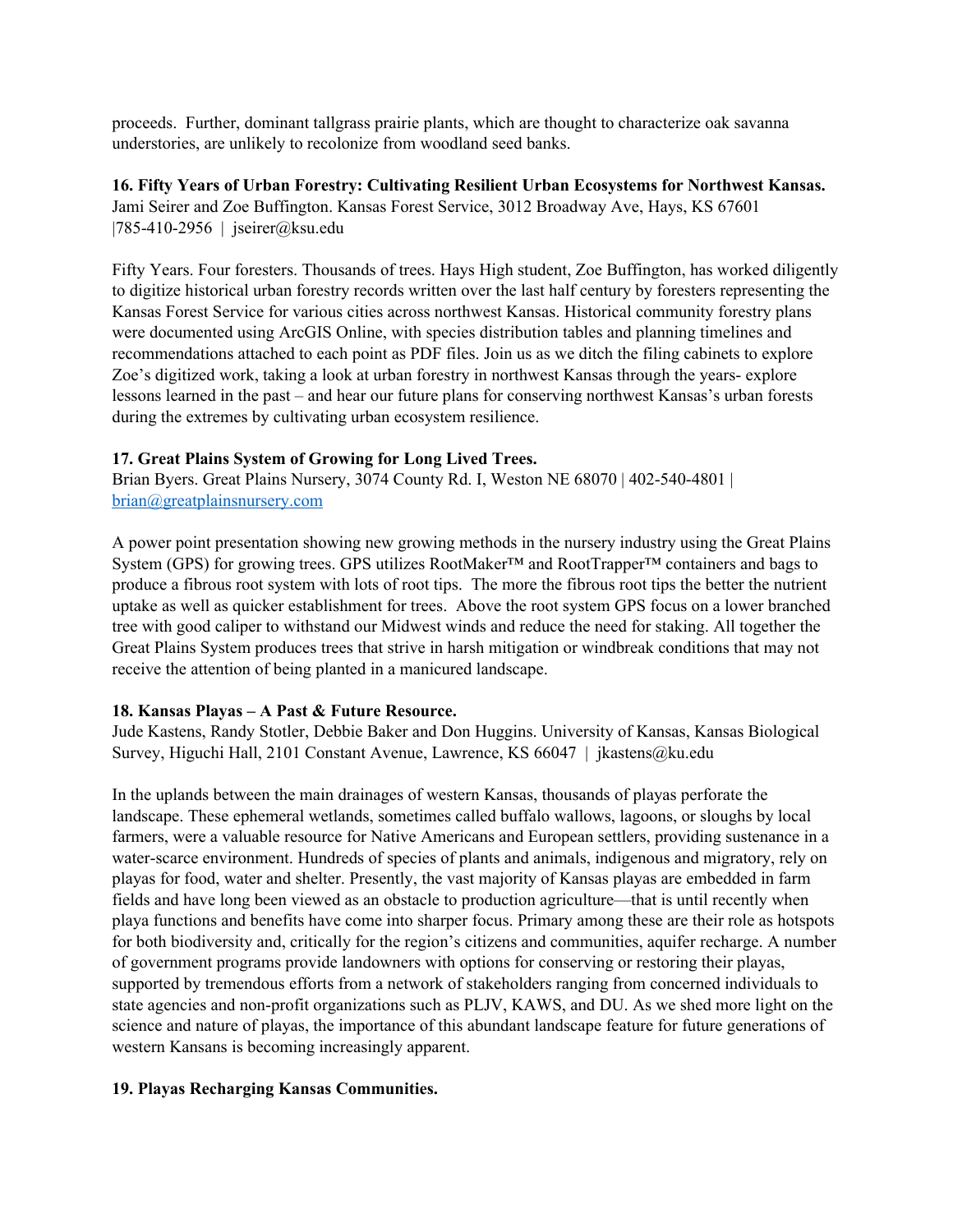Matt Smith. Playa Lakes Joint Venture, Conservation Delivery Specialist, P.O. Box 177, Wilson, KS. 67490 785-420-7000 | matt.smith@pljv.org

There is growing recognition that playa conservation is an important strategy to preserve water quality and quantity, along with more programs and funding that engender and support a coordinated, regional approach to conserving and restoring playas. For example, a playa restoration model that provides collateral benefits to the people who live in small towns in western Kansas is really gaining traction. Not only does the restoration work provide critical habitat for wetlands birds and other wildlife, but more importantly, results in increased and cleaner water recharge to the High Plains aquifer – the primary source of water for western Kansas towns. Showing how playa restoration is relevant to people's lives has fostered a growing diverse partnership among water stakeholders. This session will describe the journey how playas became more relevant to people, the current efforts to develop a Regional Conservation Partnership Program in western Kansas and what the future may look like as this model is exported to other communities.

## **20. Delineating Problematic Wetlands in the Midwest and Great Plains.**

Frank Norman. Norman Ecological Consulting, LLC, 468 N. 1700 Road, Lawrence, KS 66049 | fjnorman52@gmail.com

Delineating wetlands following federal guidelines described in the Corps of Engineers regional supplements of the wetland delineation manual are often straight forward. In those instances, the three wetland indicator approach is utilized where there is a predominance of wetland vegetation, presence of hydric soils, and the presence of one primary indicator or two secondary indicators of wetland hydrology. For example, a seasonally flooded oxbow dominated by reed canary grass that exhibits a soil with a low chroma matrix and redoximorphic features (mottles) is an obvious wetland under the guidelines of Corps wetland supplements. However, on rare occasions not all three wetland indicators may be present. Those situations would include cropland where wetland vegetation is typically missing being replaced by soybeans or corn. Or hydrology has been altered as a result of ditching or other types of excavation. And lastly, hydric soils may be lacking due to an anthropomorphic disturbance or the wetland is just forming. Norman, who is a Professional Wetland Scientist with 30 years of field experience will discuss the wetland delineation procedure for 'difficult wetland situations in the Midwest and Great Plains" described in the two wetland supplements as well as provide several examples of delineating problematic wetlands.

#### **21. Impoundments: A Conservation Problem and Solution for Stream Fishes?**

Skyler C. Hedden, Lindsey A. Bruckerhoff, and Keith B. Gido. Kansas St. University, Division of Biology, 116 Ackert Hall, Manhattan, KS 66506 | skyh@ksu.edu

Freshwater fish populations continue to decline due to anthropogenic alterations and immediate conservation actions are needed. Unfortunately, conservation actions are often difficult because of knowledge gaps that lead to uncertainties in the decision-making process. Small impoundments are widespread in Kansas and have negative consequences on stream fishes, but effects are difficult to mitigate. Our objectives were to evaluate how impoundment construction has led to changes in stream fish community structure and if impoundments could be used as a conservation tool. We examined stream fish communities in the Upper Cottonwood River basin (1948-2018) to see how species occurrences have changed since impoundment construction. By sampling small impoundments, we assessed if variation in species occupancy in streams were related to their prevalence in impoundments. Six species showed gradual changes in their stream occupancy while four species showed abrupt changes since impoundment construction. Impoundment sampling indicated that some water bodies (32%) have fish communities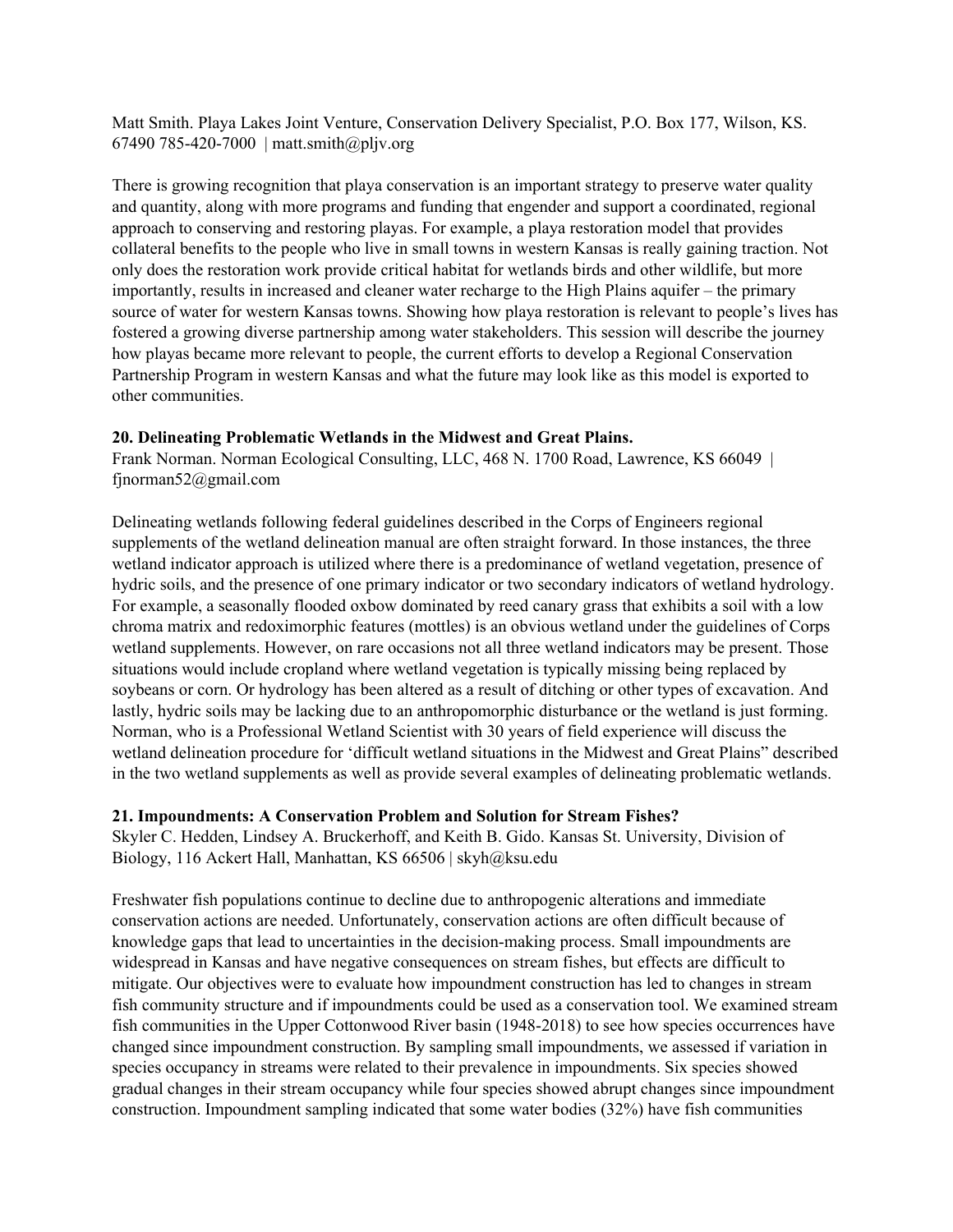similar to a stream assemblage while other (68%) are dominated by species frequently found in impoundments. Changes in stream occurrences were correlated with occurrence in impoundments, with increasing stream occurrences observed when a species occupied impoundments. This research highlights the potential linkage between fish communities of impoundments and streams.

## **22. Distribution and Population Demographics of Silver Carp (***Hypophthalmichthys molitrix***) in the Lower Kansas River.**

Jake P. Werner, Marty J. Hamel, and Mark A. Pegg. University of Nebraska – Lincoln, 3310 Holdrege St., Lincoln, NE 68583 | 307-250-4527 | jacob.werner@huskers.unl.edu

Silver Carp are distributed throughout much of the lower Missouri River basin and the presence of anthropogenic barriers across the landscape is the primary mechanism slowing range expansion. The Kansas River is a large tributary system that drains most of northern Kansas. Silver Carp are thought to be restricted to the lower reach of the Kansas River (~83 rkm) due to multiple barriers. High water events in 2019 may have facilitated movement over the largest of the barriers, Bowersock Dam, and an environmental DNA (eDNA) analysis was incorporated to evaluate Bowersock Dam's ability to impede upstream movement during high water events. Adult Silver Carp were collected from above and below the Johnson County Weir using a suite of gears, however conventional gears failed to capture Silver Carp above Bowersock Dam. Silver Carp relative abundance was lower above the weir, but individuals attained longer total lengths similar to lesser abundant populations along the invasion front. Juveniles were scarce above the weir indicating that reproduction is limited in this reach.

## **23. Overview of the U.S. Army Corps of Engineers Regulatory Permitting Program.**

Steven Whetzel. U.S. Army Corps of Engineers, Kanopolis Regulatory Office, 107 Riverside Drive., Marquette, KS 67439 | 816-389-3098 | steven.m.whetzel@usace.army.mil

The Department of the Army Regulatory Permitting Program is one of the oldest in the Federal Government. Initially it served a simple, straightforward purpose: to protect and maintain the navigable capacity of the nation's waters. Public needs, evolving policy, case law, and statutory mandates have changed the program, adding to its breadth, complexity, and authority. The mission of the Corps' regulatory permitting program is to protect the nation's aquatic resources, while allowing reasonable development through fair, flexible, and balanced permit decisions. In Kansas, the Corps does this under the authorities of Section 404 of the Clean Water Act and Section 10 of the Rivers and Harbors Act. The Corps evaluates permit applications for essentially all construction activities that occur within jurisdictional waters of the U.S., including wetlands. Permit decisions are subject to other federal laws applicable to federal actions (e.g., Endangered Species Act and National Historic Preservation Act), as well as, general and regional permit conditions.

## **24. Using National Wetland Condition Assessment Data for Hydric Soil Research and Ecological Site Description Development.**

Jacob Ziggafoos and Colby Moorberg. Kansas St. University, Department of Agronomy, 2004 Throckmorton Hall, 1712 Claflin Rd., Manhattan, KS 66506 | 785-532-7204 | jakezig@ksu.edu

Ecological Site Descriptions (ESDs) provide vital interpretations for successful land management, but few wetland ESDs are available. The study objectives are to 1) analyze the National Wetland Condition Assessment (NWCA) database to identify trends, relationships, and correlations among site features helpful in developing ESDs and in conducting wetland compliance evaluations; and 2) test the use of NWCA data in developing new or enhancing provisional ESDs. In this ongoing study, we are exploring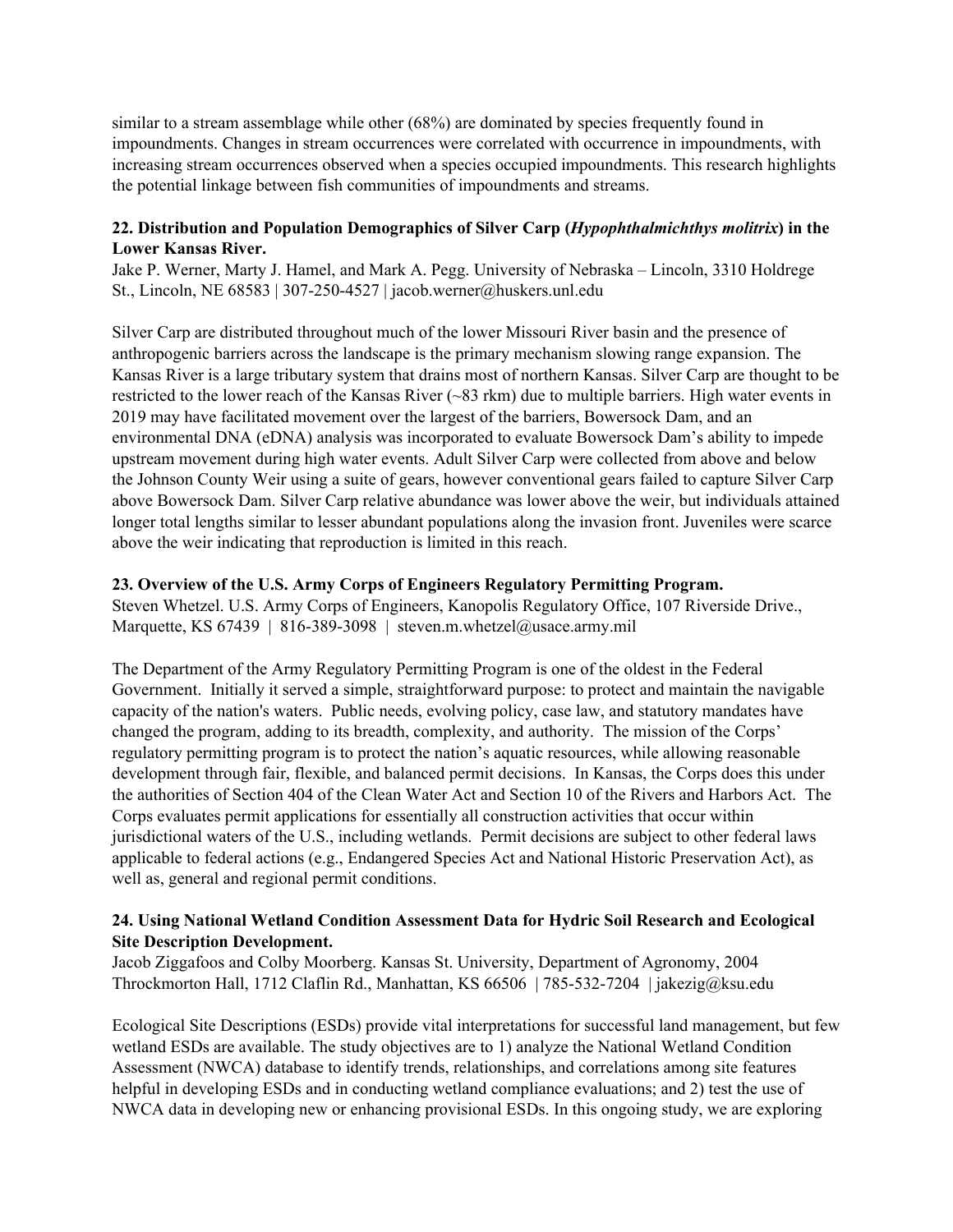the datasets from the 2011 and 2016 NWCA field campaigns to identify connections between hydric soil field indicators and site properties such as wetland type, hydrology field indicators, landscape information, dominant plant species present, and soil chemical, physical, and biological properties. We are also testing the effectiveness of using the NWCA database for ESD development using two different approaches, 1) develop one new provisional ESD based primarily on the NWCA data, and 2) evaluate an existing provisional ESD using the NWCA data. We are conducting this study in cooperation with the Natural Resources Conservation Service and the Environmental Protection Agency. This study is ongoing. Preliminary findings will be presented.

#### **25. Enhancing Agroecosystem Productivity and Resilience Through Precision Conservation.**

Andrew R. Little. University of Nebraska-Lincoln, School of Natural Resources, 3310 Holdrege St, Lincoln, NE 68583 | 402-219-1913 | alittle6@unl.edu

Agricultural production in the Midwest has trended towards increased field sizes, removal of non-crop habitat, and a reduction in crop diversity (e.g., corn and soybean rotations) with the goal of increasing yield and associated farm revenue. In the coming decades, agricultural intensification is expected to increase with the increasing human population. Simultaneously, rural and urban residents are becoming increasingly affected by multiple emerging and continuing challenges including environmental concerns (e.g., water pollution and soil erosion) and economic uncertainties. New precision technologies and conservation planning frameworks offer potential solutions to optimize agricultural production and natural resource conservation by strategically targeting low yielding acres for conservation program enrollment while farming highly profitable acres. For example, research in Iowa found that switching less productive and profitable regions to a lower input management option, such as perennial vegetation featured in a conservation program, could increase overall cropland profitability by 80%, and reduce water pollution by 38% (Brandes et al. 2018). This approach of targeted conservation delivery can not only benefit natural resource conservation but also increase cropland profitability. My presentation will address 21st century conservation challenges in agricultural landscapes and discuss potential methods to balance agricultural production, conservation, and environmental quality goals.

## **26. Agricultural Transition in the Great Plains: Patterns and Proposed Solutions.**

Anne Bartuszevige, Mike Carter, and Kyle Taylor. Playa Lakes Joint Venture, 2675 Northpark Drive, Suite 208, Lafayette, CO 80026 | 303-926-0777 | anne.bartuszevige@pljv.org

Conversion of grasslands to row crop agricultural fields has been the major driver of habitat loss for many grassland dependent species. In the central Great Plains, much of the agriculture relies on the High Plains aquifer, however, in many areas it is at risk of going dry. As irrigation becomes less reliable, we project that changes in agriculture will occur and be exacerbated by climate change. As these changes occur, the Playa Lakes Joint Venture (PLJV) thinks there is an opportunity to incorporate grassland and wetland conservation programs into new farm management regimes. We will present models that portray aquifer depletion and areas where grassland programs like Conservation Reserve Program may be used to increase grass and provide conservation payments to farmers. Then we will discuss scenarios and potential conservation actions that will assist farmers and benefit birds. This scenario building process may be useful in other grasslands to conceptualize large-scale conservation programs.

## **27. The Right Tool for the Right Job: Using Conservation Easements to Prevent Ranch and Native Prairie Fragmentation.**

Stephanie A. Manes. Ranchland Trust of Kansas, Inc., 6031 SW 37th St., Topeka, KS 66614. | 620-388-3843 | stephanie@kla.org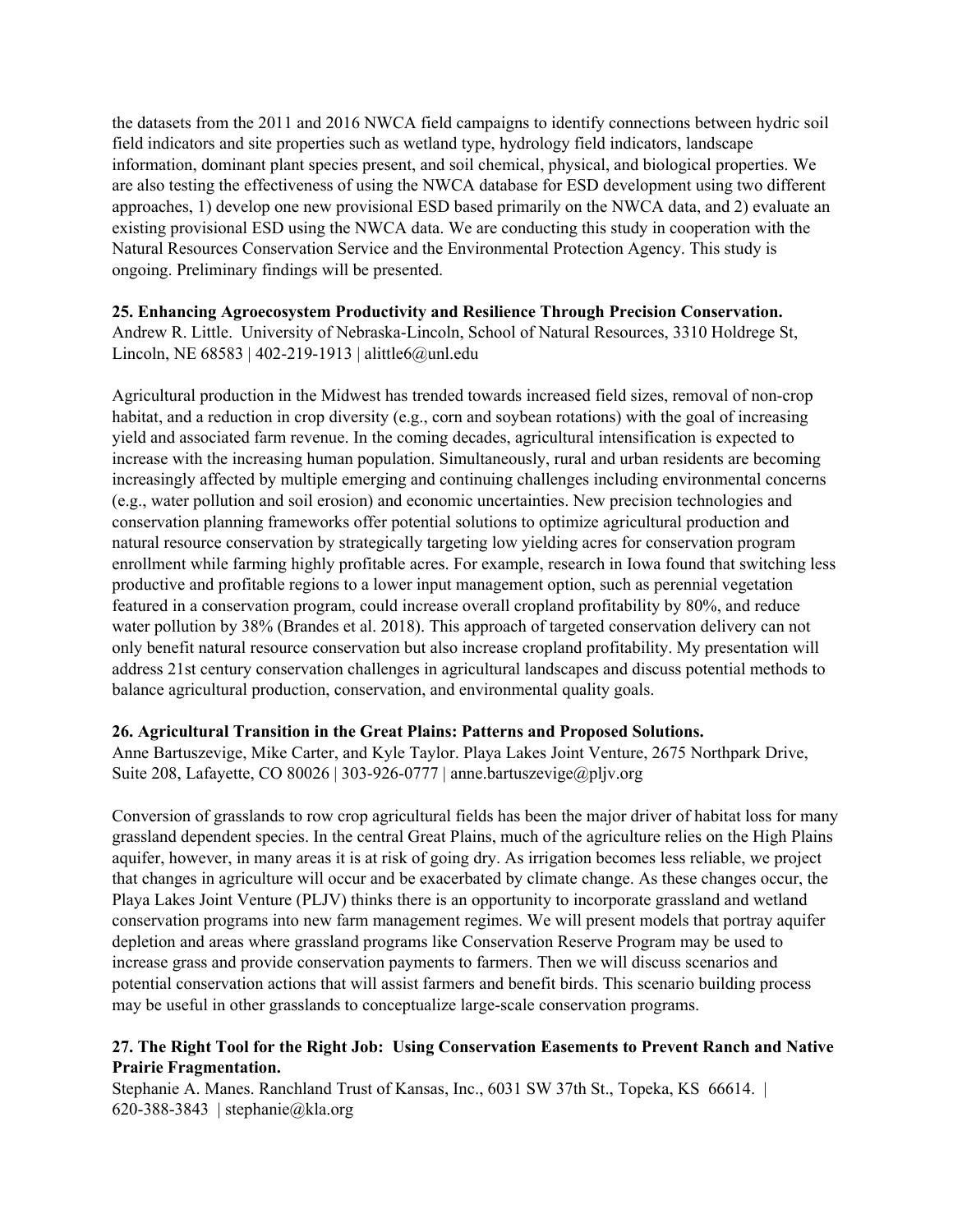Quantity or Quality? Such is the dilemma we often face when deciding the most effective use of limited conservation funding. A growing body of research indicates that the outright loss, fragmentation and development of remaining native prairies are the predominant threats to declining populations of grassland obligate wildlife. While land management professionals have thorough training and a variety of funding options to improve vegetation composition and quality, these investments are often made on ever-shrinking islands of prairie. Voluntary conservation easements are a durable and lasting tool designed specifically to restrict development rights in order to protect the conservation values of land. These protected properties serve as both an inspiration to others and as a ballast of local conservation resilience. Many people presume that conservation easements are a niche conservation effort that isn't scalable, and is underfunded, incompatible with mineral development, unpopular with landowners, or generally inaccessible to them. Presented are updates on new sources of conservation easement funding, improved Farm Bill rules for accessing them, and the surprising results of a targeted 10-year effort to secure conservation easements in the Smoky Hills of central Kansas.

#### **28. The Fate of Conservation Reserve Program Grasslands after Expiration.**

Daniel S. Sullins, Meghan Boagerts, Bram H. F. Verheijen, and Christian A. Hagen. Kansas St. University, Horticulture and Natural Resources, Manhattan, KS | sullins@ksu.edu

In the Great Plains of North America, the Conservation Reserve Program (CRP) has been used as a tool to convert cropland into a grassland state that provides a multitude of ecosystem services. After 10-15 year CRP contracts expire, it is unclear if fields remain as grassland and how long ecosystem services linger. We evaluated 10,879 CRP fields that expired in 2007. Using known fate models and cropland data layers, we estimated a  $0.589$  (SE = 0.004) probability of former CRP fields remaining as grassland. Conversion to cropland largely occurred <5 years after expiration and durability was best predicted by spatial variation in grassland composition within 4 km, area, tillage risk, and annual average precipitation. Expired CRP in portions of northeastern Nebraska, eastern Colorado, and western Kansas exhibited the greatest risk of becoming cropland. Temporally, durability was influenced by corn prices and drought severity. Our results suggest that CRP can impact a footprint that is larger than indicated by the number of acres enrolled. The footprint could be further maximized by strategically enrolling areas less likely to convert back to cropland and manipulating enrollment/re-enrollment return intervals.

## **Grazing Lands and Plants**

#### **29. Effects of Prescribed Fire Timing on Stocker Cattle Performance, Native Plant Composition, Forage Biomass, and Root Carbohydrate Reserves in the Kansas Flint Hills.**

Zachary M. Duncan, Alan J. Tajchman, Mickie P. Ramirez, Jack Lemmon, William R. Hollenbeck, Dale A. Blasi, and KC Olson. Kansas St. University, Animal Science and Industry, 126 Call Hall, Manhattan, KS 66502 | zmduncan@ksu.edu

In year one of a six-year study, 18 pastures were assigned to three prescribed-burn treatments: spring, summer, or fall. Fire treatments were applied before grazing began. Yearling heifers ( $n = 360$ ) were grazed for 90 days beginning May 1. Plant composition, forage biomass, and root carbohydrate concentrations in 4 native tallgrass prairie plants were evaluated. Heifers grazing spring-burned pastures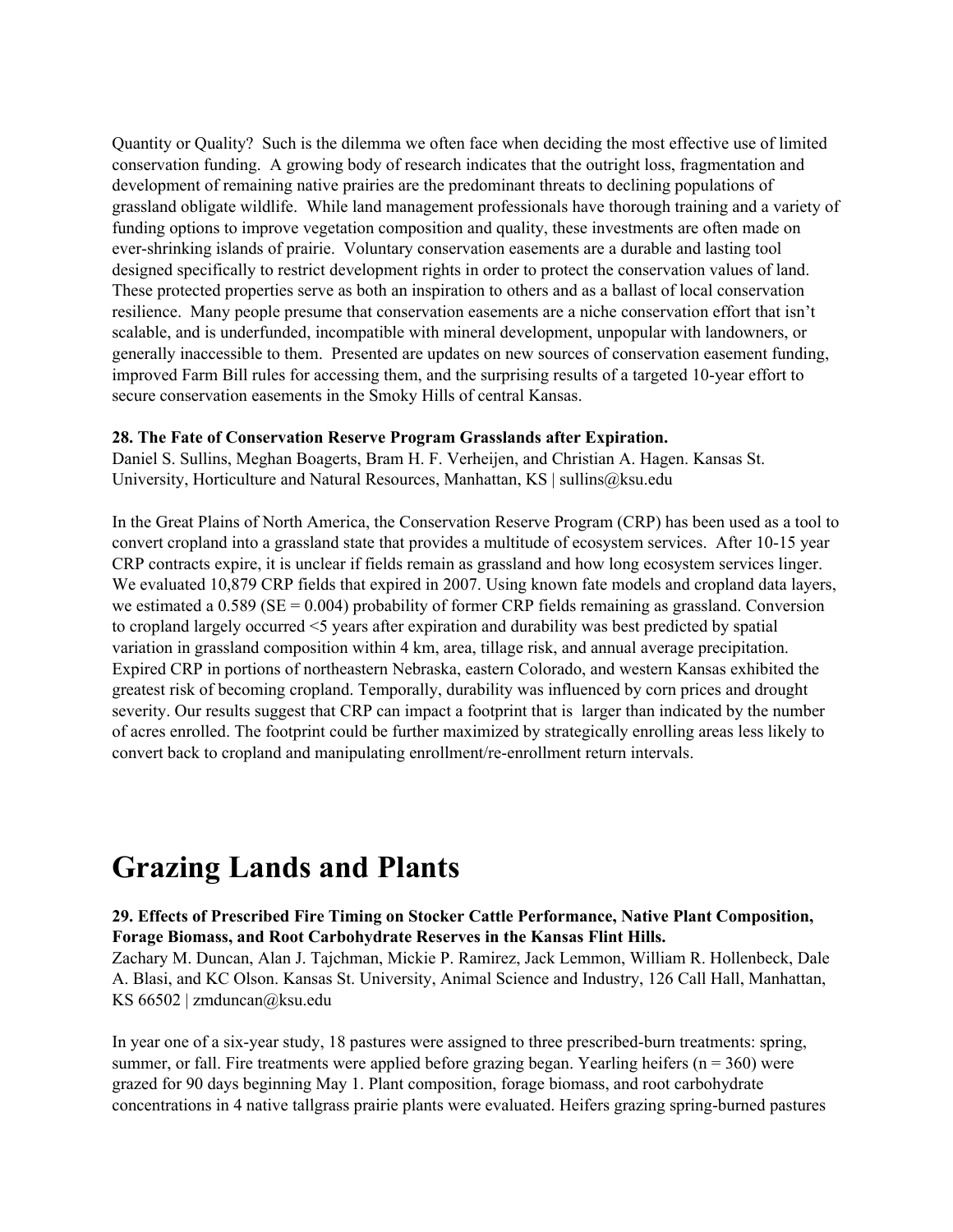had greater average daily gain (P=0.02) than heifers grazing summer- or fall-burned pastures. Pre-treatment forage biomass was not different (P=0.12) between treatments. One year following fire application, forage biomass was greatest (P≤0.01) in the summer-burn treatment, intermediate in the spring-burn treatment, and least in the fall-burn treatment. Total grass and forb basal cover did not differ (P≥0.13) between treatments. Conversely, spring and summer fires were associated with greater (P=0.03) native-grass basal cover compared with fall fire. Furthermore, summer fire had less (P=0.02) introduced grass species basal cover than fall fire. Root starch concentrations in 3 C4 forage grasses and one native legume did not differ (P≥0.23) between treatments. Prescribed fire timing influenced cattle growth and was associated with small changes in plant composition and biomass; however, fire timing did not affect root carbohydrate reserves of key native plants.

**30. Fire History and Fertilization Changes Tallgrass Prairie Soil Fertility and Microbial Diversity.** Lydia Zeglin, Christine Carson, Janaye Hanschu, Priscilla Moley, and Matt Nieland. Kansas St. University, Division of Biology, 113 Ackert Hall, 1717 Claflin Rd, Manhattan, KS 66506 | lzeglin@ksu.edu

We asked how fire history (annual vs. unburned) and fertilization (approx. 90 lbs. N per acre per year as ammonium nitrate) treatments affected soil carbon (C) and nitrogen (N) cycling and microbial diversity using a 30-year plot-scale experiment at Konza Prairie Biological Station. Composite soil samples were collected in each of four replicate plots per treatment combination, and microbial community composition, enzyme activity, and soil C and N cycling was measured using lab assays. Results showed that ceasing fire increased soil N availability nearly as much as continuously fertilizing the prairie, and both also caused increases in potential nitrification and denitrification (i.e. potential nitrate leaching and gaseous N loss). Fire cessation directly affected soil fungal community composition, but not bacterial composition, which could be related to fungal-plant interactions and the large change in vegetation (i.e. woody encroachment). Soil microbial biomass and N-seeking enzyme activities were lower in both unburned and fertilized plots, indicating less N limitation and less capacity to immobilize N in the soil. Overall, not only did the extended lack of fire promote woody encroachment, it reduced soil microbes' potential for nitrogen conservation and increased potential nitrogen loss from the soil, similar to excessive fertilization.

#### **31. Caucasian Bluestem Control Using Glyphosate, Imazapyr, and Imazapic.**

Walter H. Fick. Kansas St. University, Department of Agronomy, 1712 Claflin Road, Manhattan, KS 66506 │785-532-7223 │whfick@ksu.edu

Caucasian bluestem (*Bothriochloa bladhii*) has invaded rangeland across Kansas. A study was conducted in Chase County to 1) compare the efficacy of glyphosate and imazapyr applied once or two years in a row for Caucasian bluestem control, 2) determine effects of imazapic applied a year after glyphosate or imazapyr, and 3) determine any changes in botanical composition following herbicide application. The site was dominated by Caucasian bluestem, with native grasses, sedge, and forbs also present. On July 8, 2016 and July 12, 2018, 0.56 kg ha-1 imazapyr and 2.24 kg ha-1 glyphosate were applied. About 1 year after the initial herbicide applications, the same rate of imazapyr, glyphosate, and 0.21 kg ha-1 imazapic were applied. The Daubenmire Canopy Coverage method was used to assess vegetative cover. Eleven months after treatment in 2016, Caucasian bluestem was reduced 74 and 99% by imazapyr and glyphosate, respectively. Warm-season grasses increased 24% on the imazapyr plots, but decreased 98% on glyphosate plots. In 2018 treatment with imazapyr and glyphosate provided 99 and 77% control, respectively. Treatment with imazapic in year 2 after imazapyr and glyphosate maintained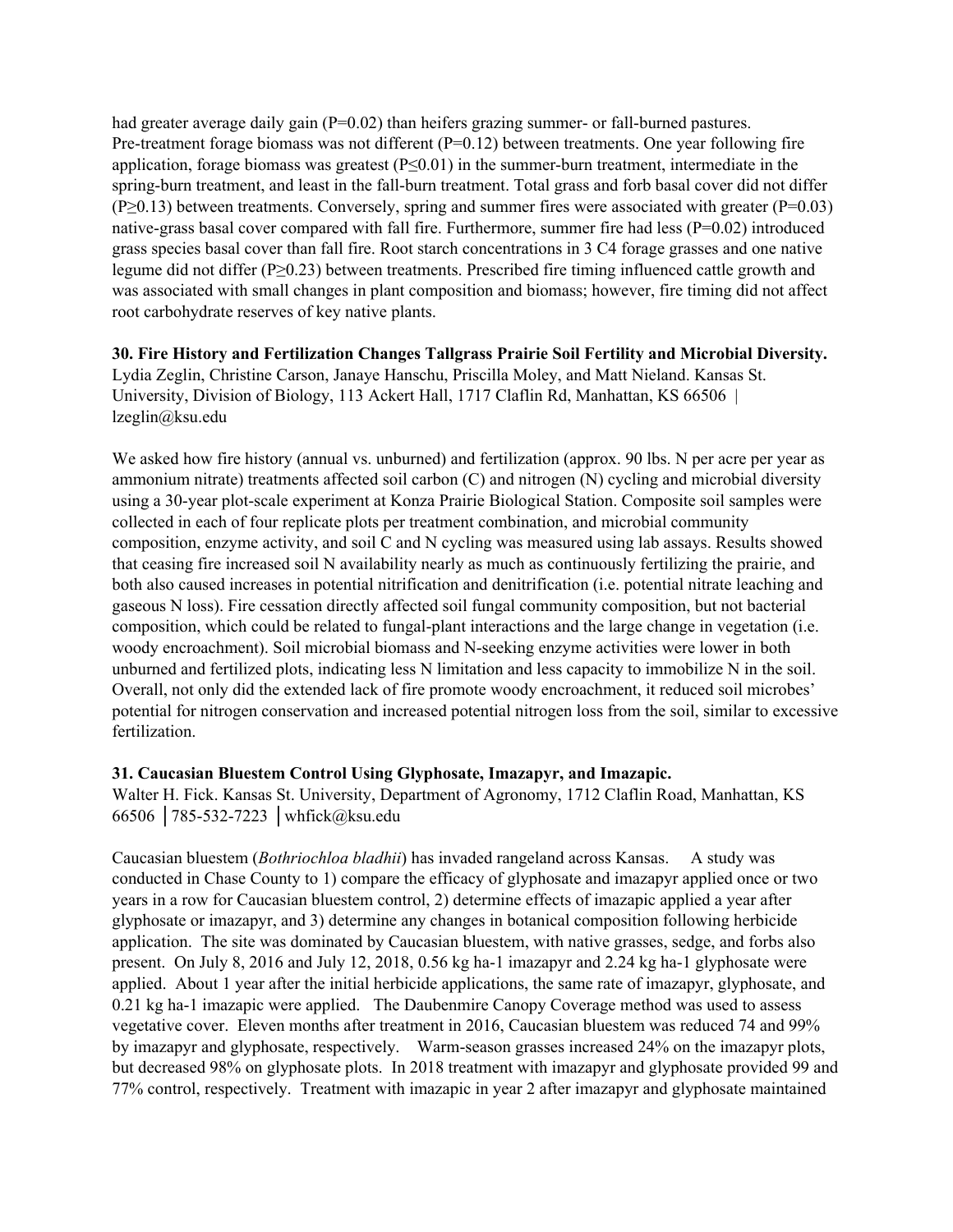Caucasian bluestem control. Increases in bare ground associated with herbicide application typically increased the cover by forbs.

## **32. Detection of an Invasive Legume, Sericea Lespedeza, by Small Unmanned Aerial Systems over the Growing Season.**

Kelsey L. Porter and Brenda A. Koerner. Emporia St. University, Kellogg Circle, Emporia, KS 66801 | 620-341-5910 | kporter4@g.emporia.edu

The application and usefulness of small unmanned aerial systems (sUAS) has increased considerably in the past few years due to their increased autonomy and affordability. Fields that have applied sUAS technology include but are not limited to ecology, rangeland management, precision agriculture, and various commercial enterprises. We used sUAS to capture low-altitude aerial photos of tallgrass prairie infested with sericea lespedeza (*Lespedeza cuneata*), an invasive legume that is listed as a noxious weed in the state of Kansas. We collected images at 30-m altitude and used GIS software to locate and detect sericea lespedeza plants. For this part of the study, we compared images from a single site to determine an optimal time during the growing season to detect sericea lespedeza plants. The detection rate of sericea lespedeza using sUAS captured images increases over the growing season with the highest detection rates occurring late in the growing season. The aim of this study is to increase the detection of isolated sericea lespedeza infestations, and provide land managers with tools to evaluate the effectiveness of various land management techniques.

## **33. Experimental Multi-Year Drought Shows Resiliency of Tallgrass Prairie and Physiological and Microanatomical Adaptation in** *Andropogon gerardii.*

Seton Bachle, Rory O'Connor, and Jesse B Nippert. Kansas St. University, Division of Biology, Manhattan, KS | 402-980-6593 | sbachle@ksu.edu

Climate models project enhanced risks from drought in the tallgrass prairie by the end of this century; which will alter productivity, ecosystem functioning, and may promote woody encroachment. To understand the role of reduced precipitation, rainout shelters were constructed at Konza Prairie Biological Station, to simulate an extreme multiyear drought (~50% rainfall reduction). We measured species composition and aboveground net primary productivity (ANPP) at the plot level, and leaf-level physiology and microanatomy in big bluestem (*Andropogon gerardii*) during the 2016-2019 growing seasons. Results indicate that prolonged drought will negatively impact big bluestem's leaf physiology and microanatomy, decrease community productivity, and alter species composition. During the 2018 growing season, regional drought conditions enhanced the effects of our drought treatment. However, the resiliency of the tallgrass prairie was highlighted in this experiment, by the recovery of dominant species' cover and productivity when precipitation returned to ambient levels.

## **34. Grazing Reduces Grass Root Biomass, and Alters Root Length and Non-Structural Carbohydrates at Varying Soil Depths.**

Marissa Zaricor and Jesse Nippert. Kansas St. University, Department of Biology, 116 Ackert Hall, Manhattan, KS 66506 | mzaricor@ksu.edu

Grassland plants invest in growth, biomass, and energy storage belowground disproportionately more than species in other ecosystems. However, grassland research traditionally focuses on how grazing impacts aboveground productivity, ignoring this critical component of grasslands. The broad objective of our research was to investigate how grazing (by cattle) impacts grass root structure and function. Our research was conducted at three sites within the Great Plains region and focused on root dynamics of two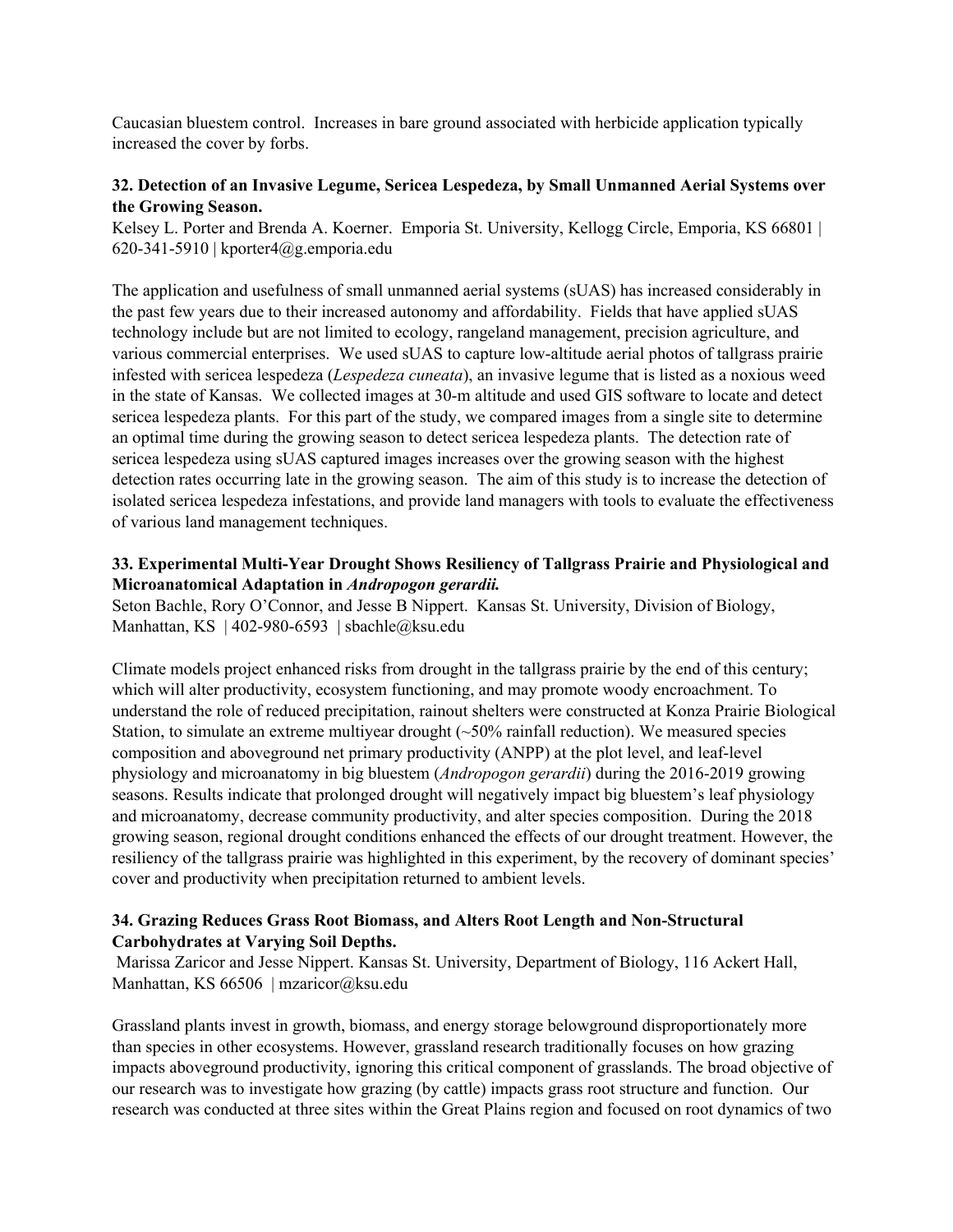dominant tall grass species, big bluestem (*Andropogan gerardii*) and Indian grass (*Sorghastrum nutans*). We asked how does grazing impact investment into grass roots by specifically looking at changes in total root length, biomass, and root non-structural carbohydrate storage (starches and sugars) by varying soil depths. Our results demonstrate that grazing reduces investment into grass root length and non-structural carbohydrates, but these changes vary by soil depth and with subtle differences among sites . This investigation is noteworthy as it provides us with fundamental yet crucial knowledge about belowground growth and resource investment for two key forage species, as well as highlights the need for more research on how grazing may alter non-structural carbohydrate storage in grasses for next season's growth.

## **35. Mesophytic Invasive Plant, Sericea Lespedeza, Impacts on Fuel Bed and Flammability Characteristics in Tallgrass Prairie.**

Alexander G. Barnes, Jeffery M. Kane, David A. McKenzie, and Brenda A. Koerner. Emporia St. University, 1 Kellogg Circle, Emporia, KS  $66801 + 417-592-9555$  | abarne $10@g$ . emporia.edu

Fire and grazing are two of the most common global disturbances that maintain and promote many grassland ecosystems worldwide. Presence of non-native, invasive plant species can alter fire regimes through changes in fuel properties that affect native vegetation in many ecosystems, and are a leading threat to biodiversity and ecosystem function. Sericea lespedeza, an invasive plant in tallgrass prairie, may be changing fuel bed characteristics to reduce fire in a fire-dependent ecosystem. The goal of this research was to examine the influence of the non-native, sericea lespedeza, on fuel bed structure, moisture, and flammability compared to native grassland fuels. Fuel bed burning trials, conducted in a controlled laboratory setting, tested for the effect of fuel load mass of native grass and sericea lespedeza litter, proportion of sericea fuel load, and fuel moisture content on flammability metrics. Regardless of moisture content, sericea lespedeza reduces flammability of fuel beds, and reduces maximum fire temperatures by as much as 500C. Sericea lespedeza poses a major threat to tallgrass prairies in the United States by decreasing flammability of fuel beds through increased moisture retention and decreased oxygen availability, and as a result, drastically reduces fire intensity.

## **36. Water Use Efficiency and Land Use Management Variability on Native Grassland Ranches on the Pampa Biome of Uruguay.**

Diana L. Restrepo-Osorio, Gabriel De Oliveira, James Coll, and Daniela Schossler. University of Kansas, Lindley Hall, 1475 Jayhawk Blvd, Lawrence, KS 66045 | dlrestr@ku.edu;

Sustainable cattle ranching should target physical variables of the ranching process, as well as, the socioeconomic dimensions. In a previous study, producers associated with the Grassland Alliance identified water cycle regulation and water quality, as the most important ecosystem services provided by natural grasslands on their properties. We plan to determine if the producers actual land use management align with the importance they placed on water. For this purpose, we chose nine properties located in the floodplain of the Queguay River, northwestern Uruguay. We inventoried land cover, soil types, and elevation as potential physical variables influencing the water cycle, and to decrease variability, we chose paddocks that shared these same variables. Then we focused on a detailed evaluation of historical and current land use, choosing the paddocks that had verifiable variability in land use management throughout time. Here we explain the results of an analysis of physical variables using a Google Earth Engine platform to calculate Water Use Efficiency (WUE). Preliminary results show different WUE in paddocks with differing land use management. We plan to compare these results to properties that do not subscribe to the Alliance ideas to determine whether the stated preferences of Alliance ranchers align with differences in practice that improve environmental outcomes.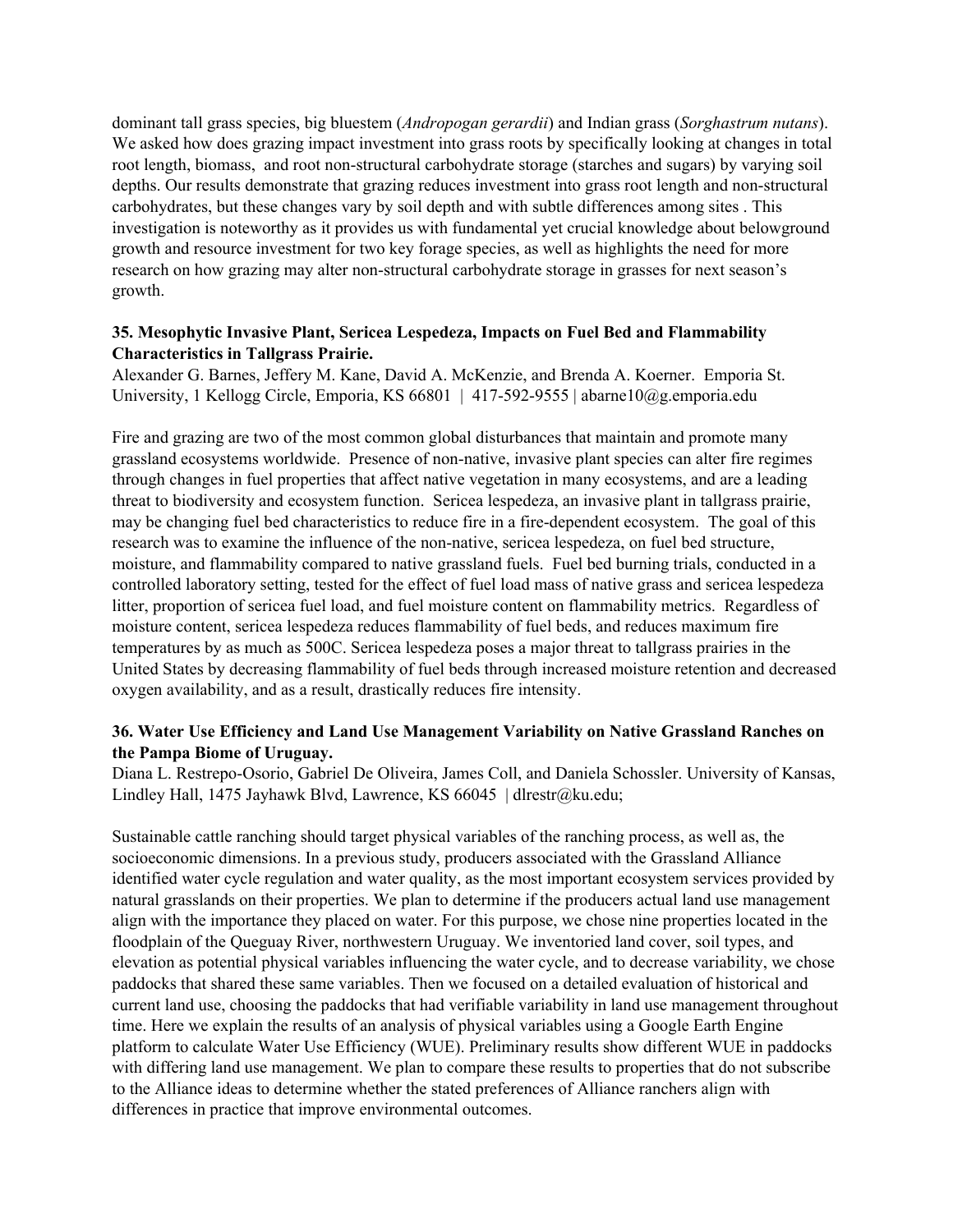## **37. Woody Encroachment Alters Grassland Ecohydrology and Requires Novel Solutions for Rangeland Management.**

Jesse B. Nippert, Rachel M. Keen, Emily R. Wedel, and Seton Bachle. Kansas St. University, Division of Biology, 116 Ackert Hall, Manhattan, KS 66506 | 785-532-6615 | nippert@ksu.edu

The Konza Prairie Biological Station supports ecological research focused on the dynamics and drivers of tallgrass prairie. In addition to biotic research, detailed hydrological characterization has provided insight about the roles of climate and land-use history on site ecohydrology. Fire frequency on Konza is prescribed at varying intervals for different watersheds, resulting in C4 grass dominance with frequent fire, mixed species assemblages with ~3-year fire frequencies, and woody encroachment in areas that were infrequently burned. Here, I will present a conceptual overview linking the physiological and morphological characteristics among C4 grasses, C3 forbs and C3 woody plants. Fundamental ecophysiological differences among woody and herbaceous plants are manifest as distinct traits when competition for water is high, compared to coexistence when water is plentiful. Ultimately, these ecohydrological strategies among species influence landscape patterns, ecosystem processes, and susceptibility to drought. I will provide evidence that woody plants alter the ecohydrological dynamics of grasslands by changing infiltration pathways, alter groundwater recharge, and exhibit distinct patterns of plant water use. Identifying these unique traits of woody shrubs may facilitate successful ecosystem management by utilizing management strategies that increase stress among undesirable woody species and maximize the likelihood of mortality during prescribed fires.

## **38. Bison Grazing and Fire Impact Tallgrass Prairie Soil Carbon and Nitrogen Cycling and Microbial Diversity.**

Jaide Allenbrand and Lydia Zeglin. Kansas St. University, Division of Biology, 113 Ackert Hall, Manhattan, KS 66506 | jallenbrand@ksu.edu

Tallgrass prairie was historically maintained by fires and large herbivore grazing, with *Bison bison* the keystone herbivore. It is important to understand how our modern fire and grazing management practices influence soil quality and the microbial communities that mediate fertility. We asked how long-term burn treatments (annual vs. 20 year) and bison grazing treatments (grazed vs. ungrazed) affected carbon (C) and nitrogen (N) cycling and soil microbial diversity across watersheds at Konza Prairie Biological Station. Soil samples were collected along linear transects, and microbial community composition and soil C and N cycling was measured using lab assays. Results showed higher belowground C inputs and losses in unburned watersheds, and lowest C inputs and losses in grazed and annually burned watersheds. Soil N availability was higher with grazing, but infrequent burning caused a greater potential for N loss via leaching and denitrification. Concurrently, microbial diversity differed among watershed treatments, and management practice affected microbial communities more than soil characteristics did. Overall, grazing increased N availability, but not soil C inputs or losses; and in "unmanaged" (ungrazed, unburned) areas, soil organic matter can accumulate, but this can happen along with greater potential for greenhouse gas and nitrate production.

## **39. The Purple Plague: Effects of Grazing Post Fire on Purple Threeawn and Prairie Dog Responses.**

Justin P. Roemer, Matthew R. Bain, and Mitchell J. Greer. Fort Hays St. University, Department of Biological Sciences, 600 Park St. Hays, KS 67601 | 316-207-6782 | jproemer@mail.fhsu.edu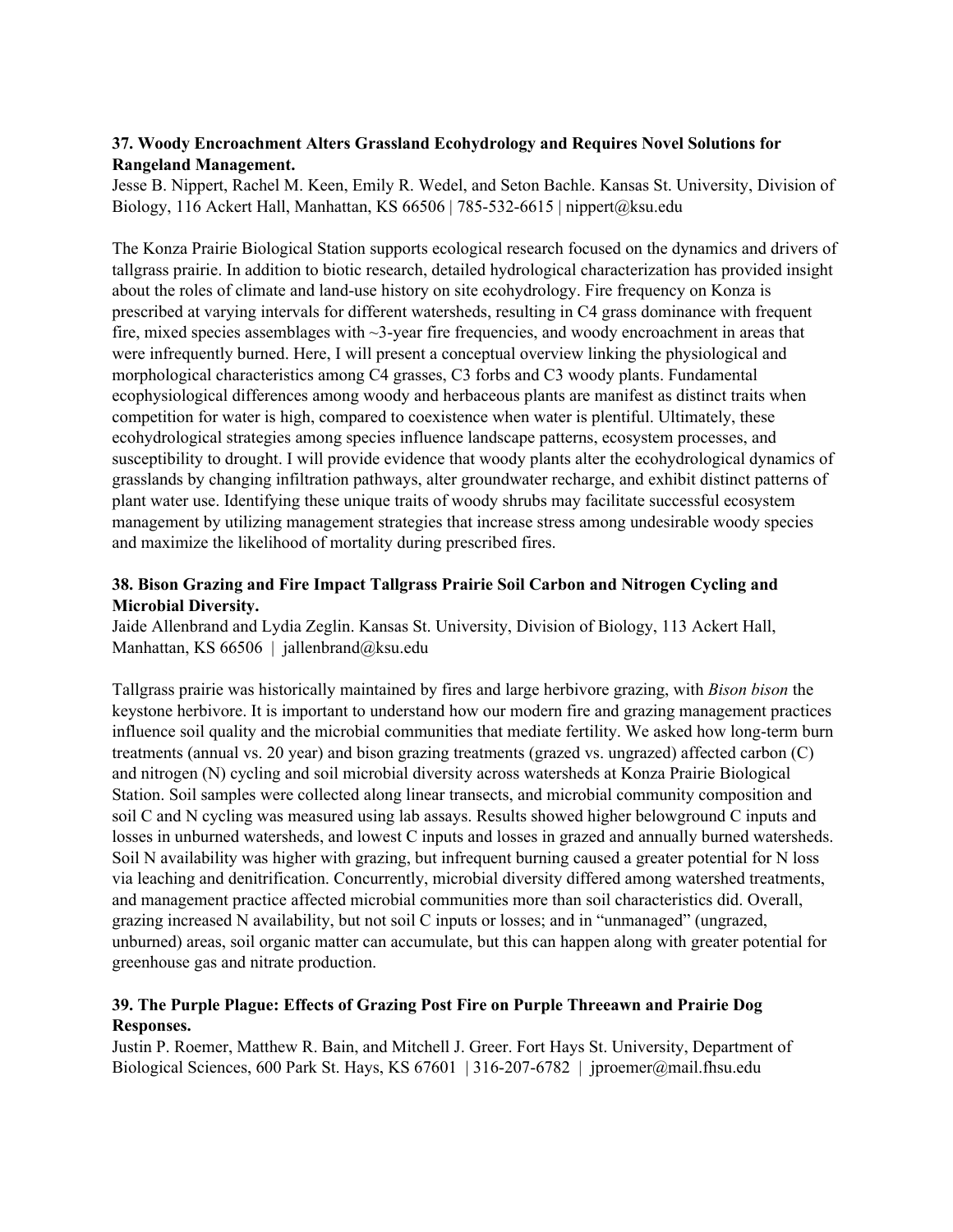Purple threeawn (*Aristida purpurea*) is a native warm-season bunchgrass quickly gaining attention in western Kansas on The Nature Conservancy's Smoky Valley Ranch. Upon reaching maturity, grazing/clipping pressure decreases for this bunchgrass due to poor forage quality and extreme unpalatability for cattle (*Bos Taurus*) and Black-tailed prairie dogs (*Cynomys ludovicianus*). This decrease in grazing/clipping has led to near monocultures which cause negative impacts to the prairie ecosystem including decreases in forage quality and suitable habitat for prairie dogs; a keystone species. This directly affects many species on the ranch that rely on prairie dogs for habitat including the Black-footed ferret (*Mustela nigripes*). This study aimed to determine a large-scale management strategy using natural processes such as fire and grazing to decrease purple threeawn cover and reproductive effort. Treatments investigated high intensity grazing by cattle, at short duration and season long, post burn. Through two grazing seasons, purple threeawn percent cover did not change. However, reproductive ability decreased, and prairie dog densities increased in both grazing treatments with a greater impact in short duration treatments. These results will help inform management of purple threeawn to increase forage quality and associated economic benefits while creating better quality habitat for prairie dogs and the organisms that rely on them.

#### **40. Effects of Grazing and Conservation Practices on CRP Plant Communities across Kansas.**

D. Fraser Watson, Gregory Houseman, Mary Liz Jameson, William Jensen, Molly Reichenborn, Alexandra Morphew, and Esben Kjaer. Wichita St. University, Department of Biological Sciences, Wichita, KS 67260

| 703-509-0152 | dfw9sb@gmail.com

The Conservation Reserve Program (CRP) aims to restore plant communities on former cropland to reduce erosion, improve water quality, and enhance wildlife habitat. Nationwide, CRP comprises 22 million acres, yet few studies have examined these plant communities across large scales. We collected vegetation data from 2017-19 on 108 CRP sites across the longitudinal precipitation gradient in Kansas to quantify the effects of conservation practices (CP2 and CP25) and periodic cattle grazing (2017-18) on plant communities. Collectively, we found 307 plant species representing 15% of Kansas plant diversity. Site species richness doubled across the precipitation gradient. Plant community differences among sites were correlated with changes in precipitation, soil pH, and potassium. Eastern and western communities were significantly different and central communities were intermediate. On CP25 sites, forb cover increased with precipitation at a greater rate, suggesting greater forb establishment in the eastern region. Grazing resulted in community differences in 2018, but not 2017 or 2019. These differences were subtle and did not correspond to consistent changes in non-native abundance, floristic quality, or dominant grass abundance. Grazing created greater vegetation structural heterogeneity in 2017 and 2018. These results suggest moderate, periodic grazing can enhance structural heterogeneity while causing minimal plant community changes.

#### **41. A Case Study of Super Short Season Corn use in Marion County, Kansas.**

Matt Meyerhoff . Natural Resources Conservation Service, Marion County, 303 Eisenhower Dr, Marion, KS 66861 | 620-382-3714 | Matt.meyerhoff@usda.gov

Livestock producers in Marion County have been looking to increase diversity, reduce risk, and increase options for livestock feed. With the increase in cover crops and annual forages in livestock operations the production of grain crops in conjunction with primarily livestock operations is declining. Most operations have native tallgrass pastures which are prime grazing in May through early August. This case study is an attempt to gauge the feasibility of growing a grain crop in this window when annual forages are not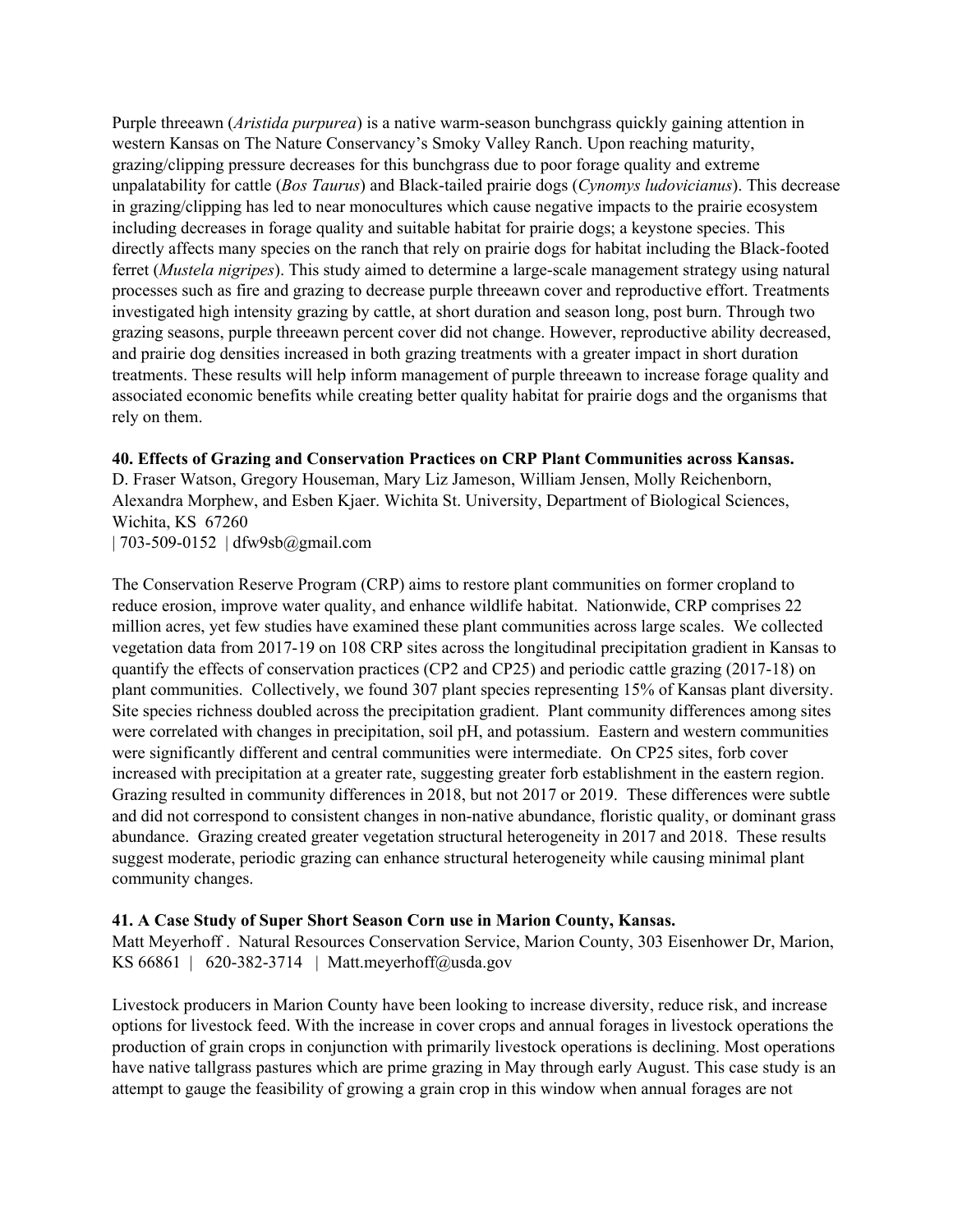needed while still allowing ample time to seed and grow an annual forage crop before cattle come off of rangeland.

**42. Bulk Density and Volumetric Water Measurements of Cover Crops in Northeast Kansas.** Thomas W. Roth. Natural Resources Conservation Service, 760 South Broadway Boulevard, Salina, Kansas 67401-4604 | 785 823-4511 | thomas.roth@usda.gov

In Kansas, there is an increase in the planting of cover crops to improve soil health and increase biological activity. Most of the research has been confined to the university experiment stations. In 2018, nine mixes and twenty single species were planted three miles south of Leonardville, Kansas. Bulk density measurements were taken March 21, 2019. The samples were taken using two 53 x 51 mm Eijkelkamp rings for a total of 102 mm. Four repetitions of six treatments were sampled. The treatments were winter oats, winter barley, winter triticale, cereal rye, winter grazing and cereal killer, and a control sample with no growing vegetation. The samples were weighed and dried. Bulk density values were calculated along with volumetric water content.

## **Wildlife**

**43. The Northern Map Turtle (***Graptemys geographica***) in Kansas: A Threatened Species.** Michael S. Mahr, Justin Autz, Jennifer L. Buchanan, Alexis F. L. A. Powell, Lynnette M. Sievert, and J. Daren Riedle. Emporia St. University, Department of Biological Sciences, Emporia, KS, 66801 | mmahr1@g.emporia.edu

Due to its limited distribution and elusive nature, the Northern Map Turtle (*Graptemys geographica*) is among the most poorly documented turtle species in Kansas. Limited museum records (nine individuals, collected 1911¬–1952), followed by 35 years with no records, led to *G. geographica* being classified as extirpated from the state. However, after 10 individuals were captured through trapping surveys in 1990–1991, *G. geographica* was listed as a threatened species by the Kansas Department of Wildlife, Parks and Tourism. To evaluate the current conservation status of this species in Kansas, we conducted a three-year survey to document its distribution and abundance. Two survey methods were utilized—baited hoop-nets and visual encounter via spotting scope and camera. In 2017–2019, seven individuals were captured in traps—two at historic sites and five at new locations. During fall 2018–2019, utilizing visual surveys, we documented 71 individuals at three historic sites plus 41 new locations. We have expanded the known range of *G. geographica* in Kansas from six to thirteen counties, including range extensions to both north and west. Additionally, the species was discovered to occur in the Missouri River drainage in Kansas, which warrants further investigation across state boundaries. Format: Oral

#### **44. Fawn Survival of Mule Deer and White-tailed Deer in Western Kansas.**

Mitchell Kern, Maureen Kinlan, Talesha Karish, Andrew Ricketts, David Haukos, and Levi Jaster. Kansas St. University, 1712 Claflin Road, 2021 Throckmorton, Manhattan, KS 66506 | mkern8@ksu.edu

White-tailed deer (*Odocoileus virginianas*) populations have expanded in the Central Plains over the past decade while mule deer (*O. hemionus*) populations have contracted westward. We assessed the influence of fawn intrinsic factors, maternal condition, and bed-site habitat characteristics on fawn survival of mule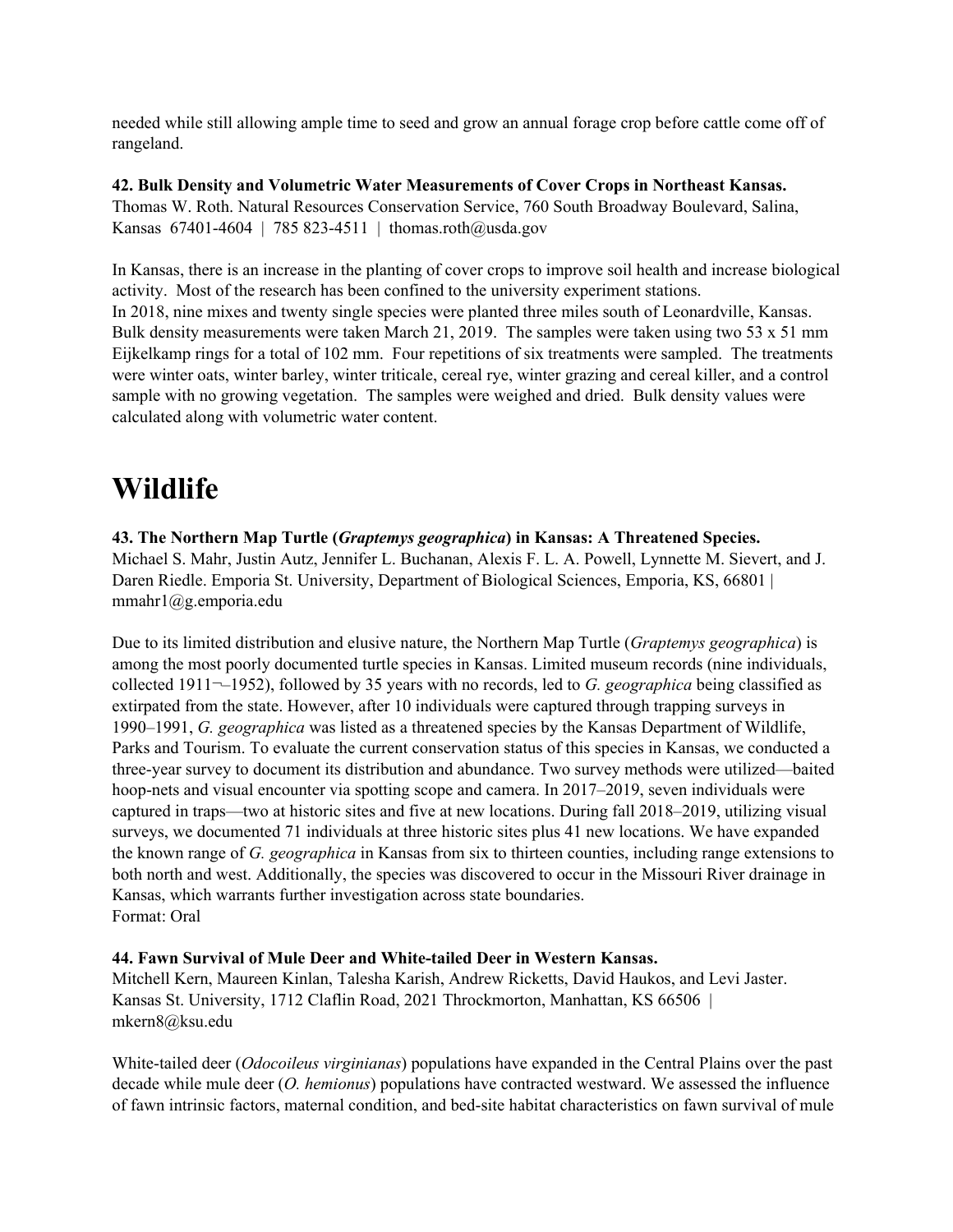deer and white-tailed deer fawns to test the hypothesis that fawn survival differs between species. We captured 100 fawns during the summer of 2018 and 2019 in western Kansas, fitted them with expandable VHF collars, and located fawns daily to assess survival. Overall 10-week fawn survival was 0.32 and did not differ by study area ( $p = 0.34$ ), species ( $p = 0.41$ ), or sex ( $p = 0.90$ ). Chest girth of adult does was the best intrinsic predictor of 10-week survival for white-tailed deer fawns and larger does increased fawn survival. Mule deer fawn home ranges containing grasslands, increased edge, and more disaggregation had greater survival, whereas white-tailed deer fawn survival decreased as woodland cover within the home range increased. Our research suggests landscape composition and configuration could influence deer population trends in Kansas and managers should focus on creating heterogeneous landscapes composed mainly of native grasslands to bolster mule deer fawn survival.

## **45. Using Citizen Science Data to Describe Diversity and Distribution of Amphibians and Reptiles in Kansas.**

J. Daren Riedle. Kansas Department of Wildlife, Parks, and Tourism, Pratt, KS 67124│620-672-0746│daren.riedle@ks.gov

Citizen science is fast becoming a popular trend among natural resource agencies and consequently, there is also much discussion regarding the value and validity of those data. Since its inception in 1974, the Kansas Herpetological Society (KHS) has implemented regular field trips to better understand the distribution of amphibians and reptiles in the state. In 1989 KHS instituted spring herp counts, which were semi-standardized herp counts designed to take place in April and May of each year. I analyzed results from herp counts and field trips to determine if they provided valuable quantitative information. I entered 472 separate counts covering 81 of the 105 KS counties. Issues regarding the counts were details of location information varied considerably, and effort was not always recorded, although effort was not indicative of success. Using latitude and longitude as covariates with in a detrended correspondence analysis demonstrated predictable geographic patterns of species distributions across the state. Similar patterns were also observed when Ecological Focus Areas as defined by KDWPT were added as explanatory variables. Since very few counts were repeated at the same site it was difficult to discern temporal patterns in species occurrence and abundance.

#### **46. Stomach Content Analysis of the Mudpuppy (***Necturus maculosus***) in Kansas.**

Jennifer L. Buchanan, Alexis F. L. A. Powell, and Lynnette M. Sievert. Emporia St. University, Department of Biological Sciences, 1 Kellogg Circle, Campus Box 4050, Emporia, KS 66801 | (620) 341-5311 | [jbuchan3@g.emporia.edu](mailto:jbuchan3@g.emporia.edu)

The Mudpuppy (*Necturus maculosus*) is an elusive and poorly understood permanently aquatic salamander in the eastern United States. Little has been published on its natural history in Kansas and baseline data are needed to assess its status and to inform conservation efforts. Our goal is to examine the trophic role and community interactions of the Mudpuppy through examination of its diet. We predict that dietary differences exist between sexes resulting from their different roles in reproduction. We also predict dietary differences between lake and river populations due to differences in available prey. We have caught mudpuppies in the Marais des Cygnes, Neosho, Cottonwood, Elk and Verdigris rivers and at Melvern and Pomona lakes in Kansas. We have obtained the stomach contents of each individual with a non-lethal flushing protocol. Stomach contents are preserved in 70% ethyl alcohol for identification to the lowest identifiable taxon. We have recovered fish (*Teleostei*), frogs (*Rana sp*., *Acris blanchardi*), crayfish (*Procambarus sp.*), shrimp (*Palaemonidae*), caddisfly larvae (*Trichoptera*), mayfly nymphs (*Ephemeroptera*), Dobsonfly larvae (*Corydalus cornutus*), midge larvae (*Chironomidae*), water fleas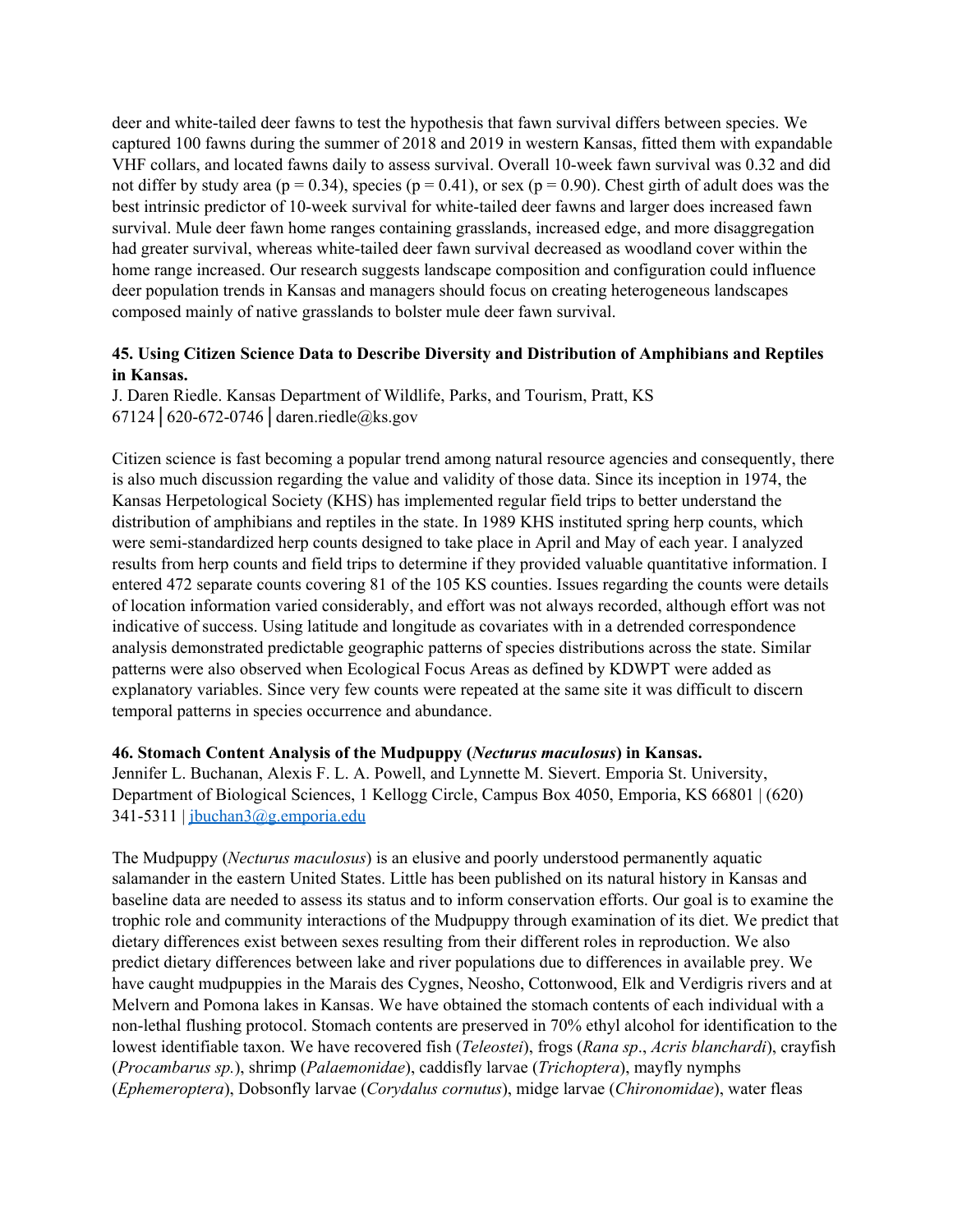(*Cladocera*), and zebra mussels (*Dreissena polymorpha*). Knowledge of diet variation will provide valuable insight into the species' natural history and provide data for state conservation efforts.

#### **47. Resource Selection by Female Mule Deer and White-Tailed Deer in Western Kansas.**

Talesha Karish, David Haukos, Andrew M. Ricketts, Levi Jaster, Maureen Kinlan, and Mitchell Kern. Kansas St. University, Kansas Cooperative Fish and Wildlife Research Unit, Division of Biology, 1712 Claflin Road, Manhattan, KS 66506 | tkarish@ksu.edu

Abundance and occupied range of mule deer (*Odocoileus hemionus*) in Kansas have been declining for 20 years. Predominant hypotheses for the loss of mule deer and concurrent expansion of white-tailed deer (*O. virginianus*) are avoidance or adaptation to changes in land use and land cover as reflected in resource selection. Our objective was to evaluate and compare resource selection by adult female mule deer and white-tailed deer in western Kansas. In winter 2018 and 2019, 121 females were captured between two study sites that have different land uses and management practices. Each deer was fitted each with a GPS satellite radio collar that recorded locations every hour. We used logistic regression to determine resource selection from vegetation metrics surveyed at the females' used points, and random locations, from March through December for each year. Resource selection by females was compared across a combination of reproductive stages and annual seasons. Finer scales periods of resource selection based on the rut, rifle season, and fawn lifespan were also assessed. These results will be included in a larger assessment of how resource selection between these species and study sites may contribute to the differing population trends.

#### **48. Small Mammals in Tallgrass Prairie: Responses to Shifts in Experimental Fire Regimes.**

Donald W. Kaufman, Glennis A. Kaufman, Dawn M. Kaufman, Aaron W. Reed, and Ryan L. Rehmeier. Kansas St. University, Division of Biology, Manhattan, KS 66506 | 785-532-6622 | dwkaufma@ksu.edu

Based on our early research on Konza Prairie, most common species of small mammals responded either positively or negatively to conditions created by presence or absence of prairie fires. Recently, we focused on responses to coordinated reversal of (1) annually burned prairie (essentially free of woody vegetation) to unburned prairie in one area and (2) infrequently burned (encroached by woody vegetation) to annually burned prairie in a contiguous area. Field work started with two years of sampling before the shifts in fire regimes followed by 10 years of sampling after the changes. We recorded 11 species of rodents, 2 species of shrews, and over 2,400 individual small mammals as well as a variety of population and community changes after shifts in prescribed fire. For example, white-footed mice decreased as woody encroached sites were annually burned and increased slightly over 10 years following the shift from annually burned to unburned conditions; for deer mice, opposite responses were observed. During both autumn and spring, we observed a low similarity in the composition of small mammals in the two research areas before shifts in fire regimes. Community similarity between the two areas then increased through the remainder of our study period.

**49. Post-Translocation Survival and Movements of Muskrats in a Lacustrine System.** Benjamin R. Matykiewicz, Steve K. Windels, Bryce T. Olson, Tiffany M. Wolf, and Adam A. Ahlers. Kansas St. University, Department of Horticulture and Natural Resources, Manhattan, KS 66506 | benmaty@ksu.edu

Invasive hybrid cattails (*T. x glauca*) are expanding and negatively affecting native wetland biodiversity. Current management techniques (e.g., herbicides, cutting) for *T. x glauca* are costly and have the potential to adversely impact native ecosystems. Muskrats (*Ondatra zibethicus*) are native herbivores that can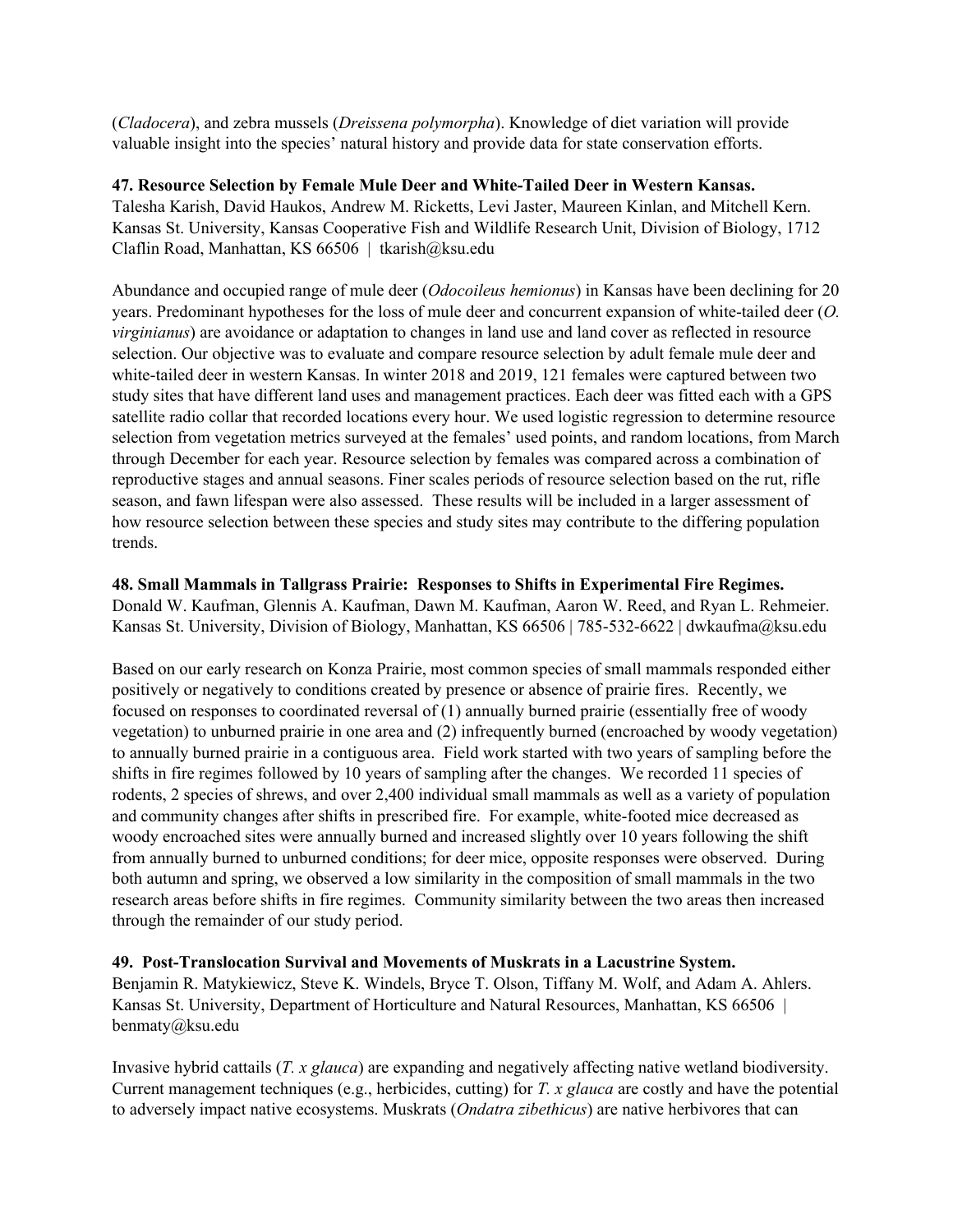reduce wetland vegetation through intense herbivory. Muskrats may be a potential biocontrol for *T. x glauca* if managers can increase their abundances in affected areas via translocation. However, it is unclear how translocating muskrats will affect their survival and space use – both critical to effective translocation efforts. We live-trapped muskrats ( $n = 72$ ) during the summers of 2018-2019 in Voyageurs National Park, MN, USA and assessed post-translocation effects on weekly survival rates and space use patterns. We implanted muskrats with internal VHF transmitters, moved them to treatment wetlands, and tracked space use and cause-specific mortality. On average, individuals established a home range within 38 days post-translocation and there was no evidence of homing behavior (i.e., returning to their previous home range). Weekly survival rates were moderate  $(0.96, SE = 0.01)$  and our top known-fate survival model indicated that day of translocation and muskrat weight had the most influence on post-translocated muskrats. Our study provides the first empirical assessment of translocation effects on muskrats and establishes a methodological technique to assess future efforts to use muskrats as a native biocontrol of *T. x glauca*.

## **50. White-Tailed Deer Foraging Habits in Great Plains Grasslands Near Wooded and Agricultural Habitat Edges.**

Jacqueline Baum and F. Leland Russell. Wichita St. University, 1845 N Fairmount St., Wichita, KS 67230 | jxbaum@shockers.wichita.edu

Altered fire regimes and intensification of human land use in Kansas has fragmented many formerly grassland landscapes, creating a mosaic of grasslands, woodlands, and agricultural fields. These changes have allowed white-tailed deer to encroach further into Great Plains grasslands compared to historic numbers. Moreover, the complex habitat edges may strongly influence deer foraging patterns. Our study addresses: 1) which grassland forb and woody plant species deer preferentially consume, 2) how does the intensity of deer foraging vary with distance into a grassland from a habitat edge, and 3) whether edge type (woody or agricultural) affects foraging distance into grasslands. In June 2019 at 5 woody-edged and 5 agricultural-edged grasslands in south-central Kansas, we quantified deer browsing damage and nearby plant community composition within 1m2 quadrats at 20m intervals extending 100m into grassland from the habitat edge. Preliminary analyses indicate that the three most preferred forbs were Yellow Sweet Clover (*Melilotus of icinalis*), Curly Dock (*Rumex crispus*), and Giant Ragweed (*Ambrosia trifida*). Browsing intensity at woody edges  $(0m)$  was  $\geq 2X$  as great as browsing intensity at the distance with the secondmost intense browsing (60m). Browsing intensity at agricultural edges (0m) was >8X greater than and the next most intensely browsed distance (20m).

## **51. Let's Get Skinky: Season Three of Herpetofaunal Composition and Monitoring at the Sternberg Natural Area.**

Jacob N. Alexander, Curtis J. Schmidt, Morgan A. Noland, and Mitchell J. Greer. Fort Hays St. University, Department of Biological Sciences, 600 Park Street, Hays, KS 67601 | 785-628-4214 | Jnalexander2@mail.fhsu.edu

On 10 June 2017, twenty-one 2.4x1.2-meter plywood boards were placed throughout the Dr. Howard Reynolds Nature Trails property (Sternberg Natural Area) to begin monitoring of the area's herptofaunal richness and diversity. The objective of the project is to monitor changes in species richness and diversity in relation to changes in landscape composition, as we continue to restore the habitat to native prairie. The third season of monitoring began on 15 March 2019 with the first observation occurring on that date. Boards were checked once weekly with five temperature variables being measured. To date, 282 individuals of nine species have been encountered. In addition to temperature measurements, Passive Integrated Transponder (PIT) tags were implemented (2018 season) for individual recognition and to get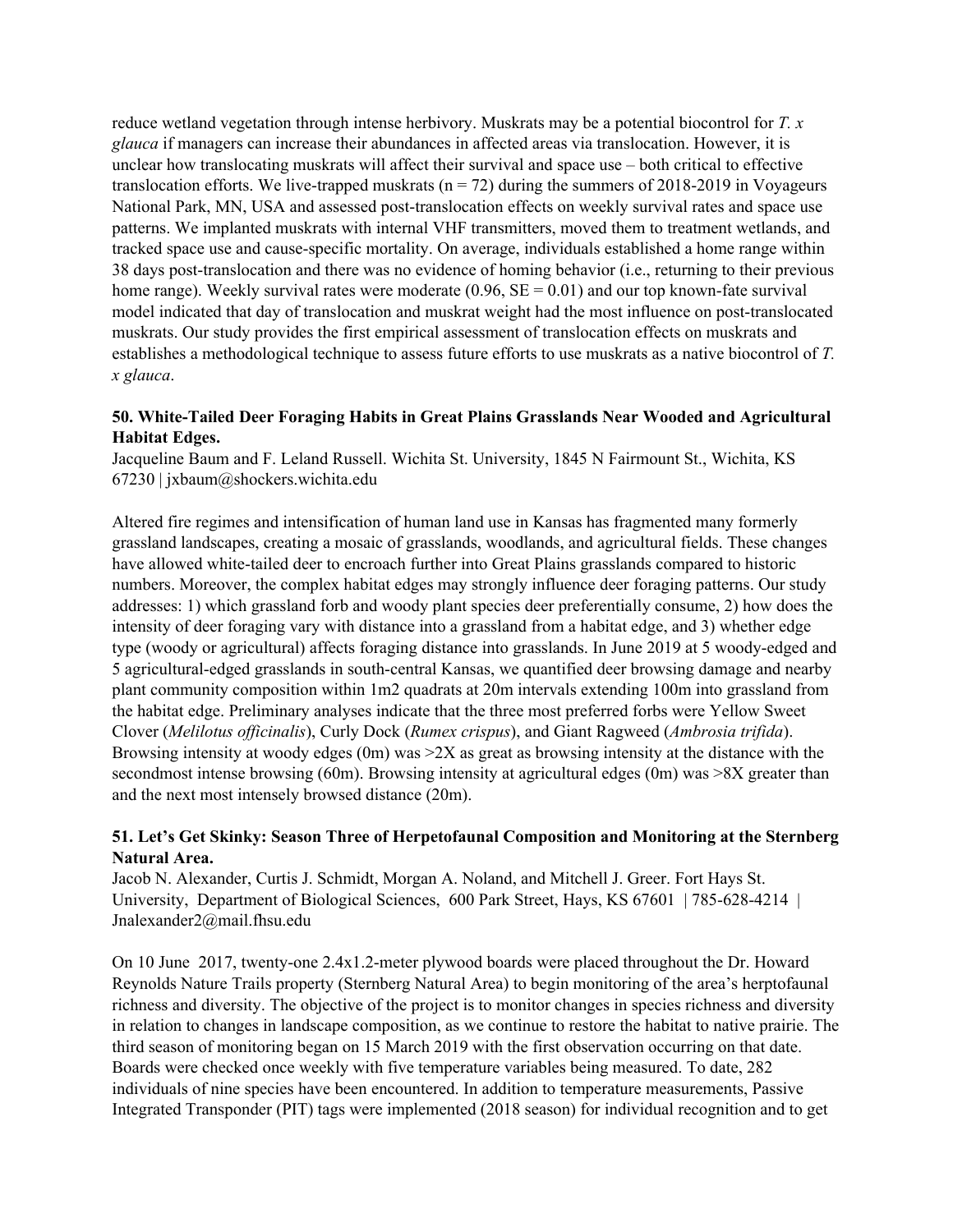accurate counts. To date, 74 individuals of six species have been implanted with 48 individuals of three species having been recaptured at least once. In future seasons, we hope to implant more individuals with PIT tags and estimate population sizes for all species and continue collecting temperature data in attempts to correlate cover use and temperature. Herpetofaunal monitoring is an important part of any environmental or restoration assessment as these species act as indicator species of ecosystem health.

**52. Integrated Eco-Evolutionary Investigation of Small Mammal Community Dynamics in Kansas.** Andrew G Hope. Kansas St. University, Division of Biology, 116 Ackert Hall, Manhattan, KS 66506 | 785-477-1876 | ahope@ksu.edu

We still lack a clear understanding of how community turnover with changing land use impacts small mammals. I will introduce recent research avenues from my lab group that focus on small mammal community dynamics on Konza Prairie. Four years of small mammal sampling has yielded comprehensive specimen resources for eco-evolutionary investigations. Stable isotope analyses indicate that small mammal dietary niche varies by habitat, by species, and through time suggesting that small mammals are highly sensitive to changing environments, and this is corroborated by community responses to land-use (e.g., fire and grazing regimes) and inter-annual weather. Genetic analyses of small mammal species on Konza reflect disparate evolutionary histories, indicating that communities in Kansas have assembled from diverse geographic origins and habitat affinities. Continued fragmentation of native prairies may therefore intensify species interactions and spread of parasites and pathogens. Our appraisal of small mammal ecto-parasites has revealed higher prevalence of zoonotic vectors such as ticks from woodland associated small mammals compared with native prairie species. Finally, analyses of endo-parasite diversity are revealing new insights to local biodiversity and co-evolutionary history. These results demonstrate that collection and curation of small mammals and their parasites increases potential for both basic and applied biodiversity research.

#### **53. Landscape Effects on Colonization and Extinction of Swift Fox in Western Kansas.**

Ty J. Werdel, Andrew M. Ricketts, Matt Peek, and Adam A. Ahlers. Kansas St. University, Department of Horticulture and Natural Resources, 1712 Claflin Ave., Manhattan, KS 66506 | werdel@ksu.edu

Large areas of the shortgrass prairie ecosystem in Kansas have been converted to alternative land-use types (e.g., agriculture, energy development). It is unclear, however, how land-use change in this region is impacting current distributions of swift fox (*Vulpes velox*) populations. During summer 2018 and 2019, we placed baited camera traps at sites distributed across western Kansas ( $n = 382$ ; 7.16 million ha) to assess how landscape composition (percent agriculture, shortgrass prairie, CRP, and habitat diversity) and configuration (habitat edge) influenced habitat use by swift fox at multiple scales. Because swift fox are a prairie-obligate species and potential indicators of ecosystem health, we also assessed how site occupancy by swift fox was influenced by these landscape changes. We quantified landscape composition and configuration within multiscale buffers (0.5, 2, 5 km) surrounding each site and developed detection, occupancy, colonization, and extinction rates based on camera-trap data. We predicted that colonization rates of swift fox would be positively influenced by prairie landcover, while extinction rates would respond inversely to proportion of prairie landcover. We also expected lower site occupancy probabilities by swift fox in areas with reduced prairie landcover. We are currently analyzing data and will reveal our results at this meeting.

#### **54. Distribution and Seasonal Activity Patterns of the Mudpuppy in Eastern Kansas.**

J. Autz, J.L. Buchanan, M.S. Mahr, A.F. Powell, L. Sievert, D.R. Edds, and J.D. Riedle.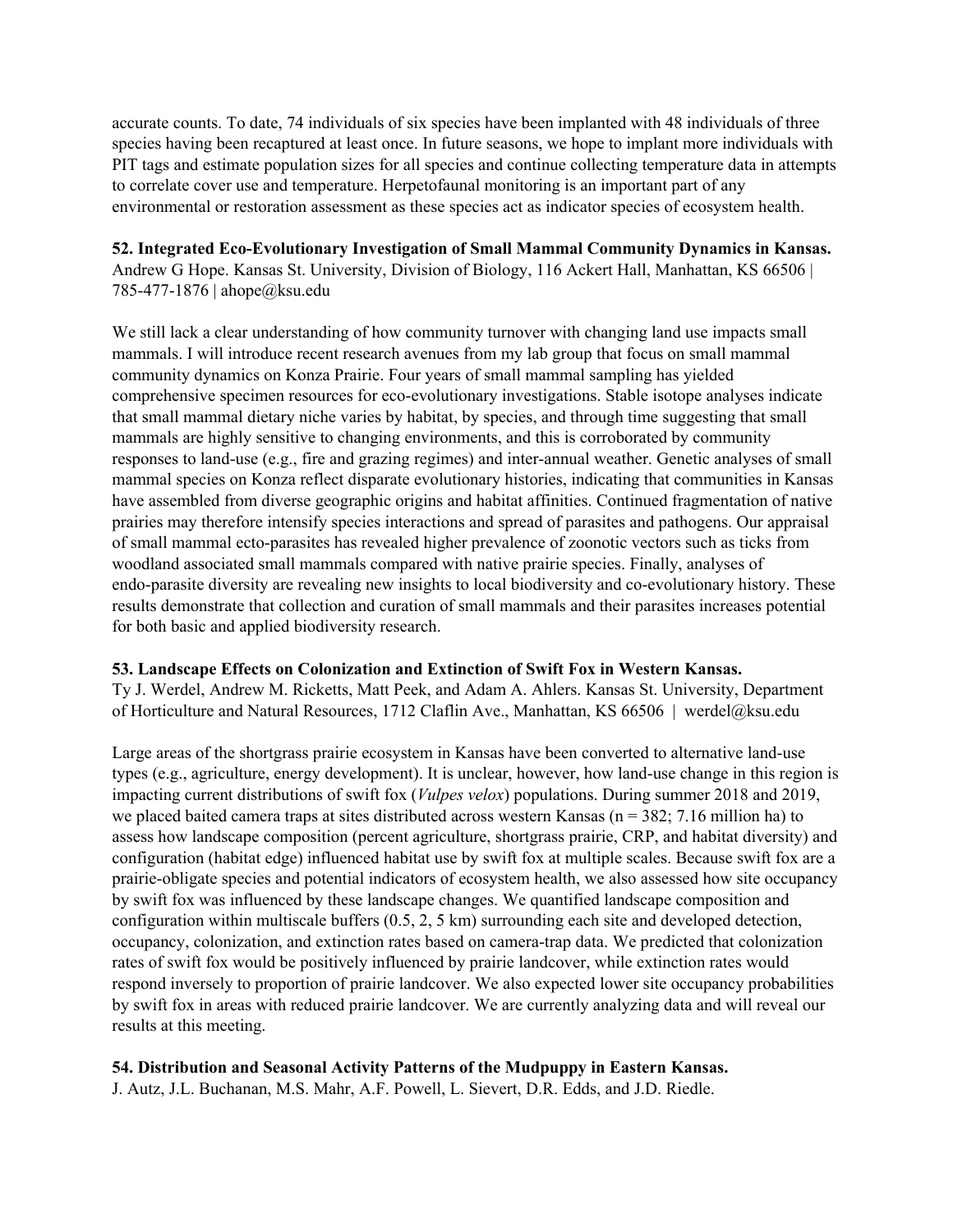Emporia St. University, Department of Biological Sciences, 1 Kellogg Circle, Campus Box 4050, Emporia, KS 66801 | jautz@g.emporia.edu

While known to be declining in many parts of the Midwest, conservation status of the Mudpuppy (*Necturus maculosus*) is uncertain in Kansas, where almost nothing is known of its distribution and population sizes. Declines elsewhere have been attributed to climate change, habitat degradation, invasive species, and pollution. We are conducting trapping surveys to describe the species' distribution and to assess effects of water chemistry and landscape variables on its occurrence. Target sites in rivers of eastern Kansas include locations of known historical occurrence, low-water dams, and access points below bridges on public roads. We are also trapping Mudpuppies at Pomona Lake and Melvern Lake to study seasonal activity patterns and bait preference. Thus far, from November 2017 through October 2019, we have caught 16 individuals in rivers at 12 locations within the Missouri and Arkansas drainages, and 169 individuals in the reservoirs, for success rates per trap night of 1.5% and 2.9%, respectively. Mudpuppies appear most active between mid-December and late April and prefer liver to other baits, yet they regularly enter unbaited traps. We aim to model relationships between landscape, water quality, and habitat variables, and presence/absence at different spatial scales to identify correlates of patterns of Mudpuppy occurrence.

#### **55. Conservation of the Scott Riffle Beetle.**

Jordan R. Hofmeier. Kansas Department of Wildlife, Parks, and Tourism, 512 SE 25th Ave., Pratt, KS 67124 | 620-672-0798 | Jordan.Hofmeier@ks.gov

The Scott Riffle Beetle (*Optioservus phaeus*) is a small aquatic beetle that is listed as an Endangered species in Kansas and was recently petitioned for federal listing under the Endangered Species Act. Prior to the federal petition, the most recent population assessment of the species was conducted in 1983-1984. To better understand the population dynamics of the Scott Riffle Beetle, Kansas Department of Wildlife, Parks, and Tourism repeated the survey in 2016-2017. A comparison of beetle populations between the previous survey and contemporary survey indicates the population has remained stable over more than 30 years. Survey efforts have also led to insights into life history of the species. Several conservation actions were completed to improve the resiliency of the Scott Riffle Beetle population and the habitat it relies on.

#### **56. Wetland Depth and Size Affect Muskrat Occupancy in Remaining Tallgrass Prairie.**

Caleb M. Bomske, Matt Peek, and Adam A. Ahlers. Kansas St. University, Horticulture and Natural Resources, 1712 Claflin Rd., Manhattan, KS 66506 | bomske@ksu.edu

Muskrats (*Ondatra zibethicus*) are semiaquatic mammals that occur in wetlands throughout North America. Wetland occupancy by muskrats is dynamic with multiple local and landscape factors hypothesized to drive occupancy and turnover dynamics. In the Flint Hills, Kansas, available habitat for muskrats are generally man-made retention ponds distributed across the region. We used multiple walking surveys and occupancy modeling to assess how both local habitat quality (wetland area and depth, percent emergent vegetation) and connectivity (distance to nearest occupied wetland) influenced wetland ( $n =$ 100) occupancy in the Flint hills during 2018-2019. Only 1 wetland was occupied during 2018, likely due to historic drought conditions during that time, and prevented us from modelling occupancy during that year. Naïve occupancy was 0.27 in 2019, and our top-ranked detection model (Observer) indicated that there was differences in observers' ability to detect muskrats. After controlling for detection, our per-survey detection probability was  $0.77$  (SE =  $0.08$ ) and corrected wetland occupancy probability was  $0.28$  (SE = 0.05). Our most supported single-season occupancy model (Area + Depth) suggested that deeper and larger wetlands positively influenced wetland occupancy probabilities. Deeper ponds likely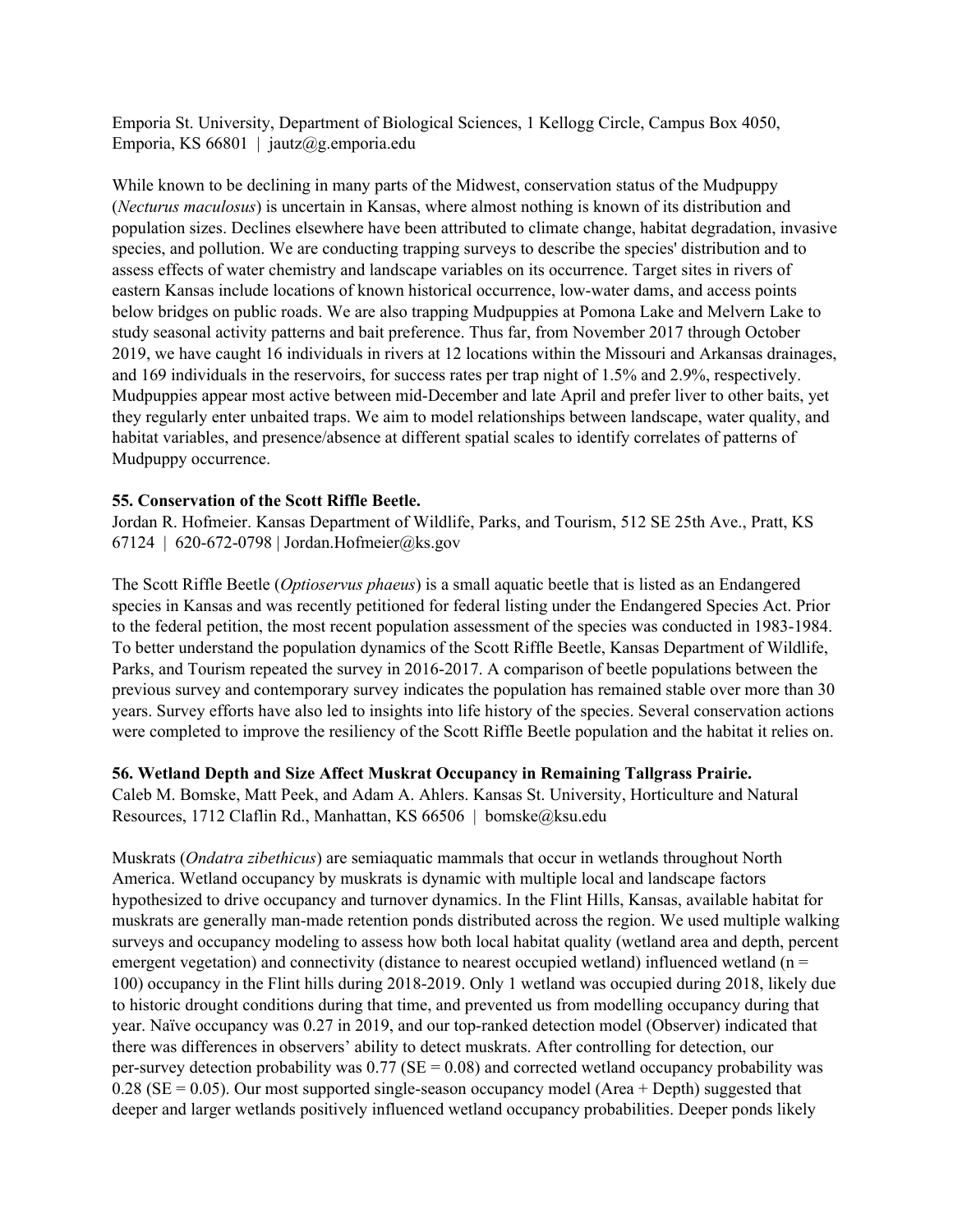reflect consistency in water level, which is important for stability of muskrat populations. The importance of wetland area to muskrat occupancy suggests that island biogeography theory could be applicable to isolated freshwater wetland communities.

## **Birds, Bats, and Pollinators**

## **57. Climatic Variability Explains Interannual Variation in Breeding Distributions of Grasshopper Sparrows.**

Dylan J. Smith, Trevor Hefley, and W. Alice Boyle. Kansas St. University, Division of Biology, 116 Ackert Hall, Manhattan, KS 66502 | xenocide@ksu.edu

Grassland bird populations are declining, but understanding the causes is difficult because grassland birds have notoriously low site fidelity and are highly mobile, both of which complicate calculating apparent survival and determine the causes of population declines. Therefore, it is important to understand what causes grassland birds to move, especially on large spatial scales to determine the causal factors on a species level. Grasslands are highly climatically variable, and climatic variability acts on large spatial scales. We sought to determine which climatic variables influence interannual variation in breeding distribution in Grasshopper Sparrows (*Ammodramus savannarum*) breeding across the Great Plains. We hypothesized that interannual variation in breeding distributions was influenced by (a) minimizing energetic costs, as birds may leave rather than weather cold temperatures, (b) over-winter mortality resulting in fewer birds returning to breed, (c) different vegetation structure, and/or (d) better information about what breeding conditions will be like. We predicted that (a) low temperatures during migration resulted in decreased local abundance, (b) lower temperatures on the wintering grounds resulted in greater variation in local abundance, (c) higher variation in precipitation in the preceding growing season will result in more variation in vegetation and therefore in local abundance, and (d) the earlier the start of the growing season the larger difference in local abundance, as birds could make more informed decisions about what conditions were like later in the year. We obtained data on locations of Grasshopper Sparrows from eBird, a large citizen science database, to determine the breeding distribution for each year. We collected weather data from PRISM and determined the timing of the growing season using MODIS satellite data. Understanding which local climatic variables have the greatest effect on Grasshopper Sparrow abundance will give us a better ability to predict where sparrows will go in a given year. Our results can allow us to account for movement in calculations of survival, and can help to explain the causes of large population declines in grassland birds.

## **58. Demographic Responses of Greater Prairie-Chickens to Fire, Haying, and Military Activity on Fort Riley Military Reservation in Riley, Kansas.**

Jacquelyn M. Gehrt, Shawn Stratton, and David Haukos. Kansas St. University, Kansas Cooperative Fish and Wildlife Research Unit, Manhattan, KS 66502 | gehrt@ksu.edu

Greater prairie-chickens have experienced significant population declines throughout their range in the past 30 years. Kansas presents one of the largest remaining populations and yet intensification of grazing regimes, increased frequency of fire, and woody encroachment have led to population declines over the past decade. The Fort Riley Military Reservation may serve as a buffer for greater prairie-chickens because grazing does not occur on the installation and prescribed burning is not conducted at the same frequency as surrounding areas. To understand greater prairie-chickens response to management regimes and military disturbance on Fort Riley, we tracked the movements of 20 females from April-August 2019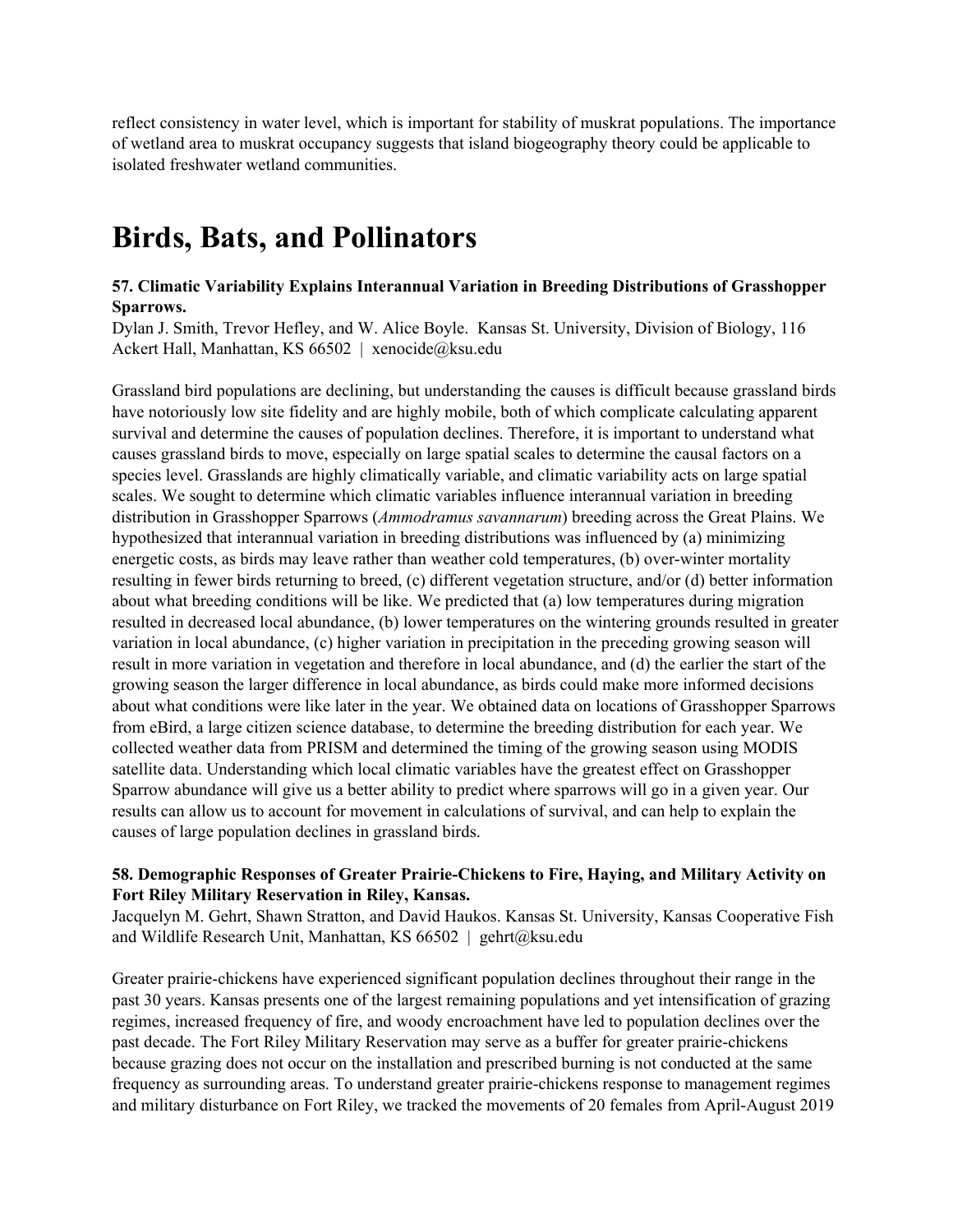using satellite transmitters. Females select for areas with moderate burn intervals and relatively sparse vegetation, as probability of use decreases as visual obstruction at 75% obstruction increases beyond 3 dm. Nest survival did not differ among attempts or across time  $(0.3704 \pm 0.34$ (SE)). Adult survival  $(0.4149 \pm 0.09$ (SE)) did not seem to differ throughout the breeding season (April-August), nor with bird age (SY vs ASY). These demographic rates will add to our knowledge of greater prairie-chickens response to landscape-level disturbances and management regimes outside of traditional grazing pressures experienced by other greater prairie-chicken populations in Kansas.

## **59. Monitoring Breeding Grassland Birds in Western Kansas: A Statistically Rigorous and Question-Based Method.**

Anne Bartuszevige, Mike Carter, and Brittany Leslie. Playa Lakes Joint Venture, 2675 Northpark Drive, Suite 208, Lafayette, CO 80026 | 303-926-0777 | anne.bartuszevige@pljv.org

Playa Lakes Joint Venture (PLJV) is one of 22 habitat Joint Ventures found throughout the U.S. and Canada. These Joint Ventures are directed to deliver habitat conservation for birds in support of the national and international bird conservation plans. The PLJV region includes the shortgrass and most of the central mixed-grass prairie ecoregions, which includes the western ⅔ of Kansas. To better understand grassland bird status within its region, PLJV began using a statistically rigorous breeding bird sampling protocol in 2015. One-square kilometer grids are randomly distributed across the landscape, within each grid 16 standard point count surveys using distance and removal sampling are conducted. These data can be used to develop predicted species distribution and density models We will present results of these models for a selection of grassland birds. In addition, we will discuss how this sampling protocol is being used to answer management questions such as how species composition and abundance of grassland birds changes as the cover of eastern redcedar increases in prairie ecosystems.

#### **60. Survival, Recovery, and Translocation of Kansas-Banded Canada Geese.**

J. Boomer Malanchuk, David A. Haukos, and Thomas F. Bidrowski. Kansas St. University, Kansas Cooperative Fish and Wildlife Research Unit, 205 Leasure Hall, Manhattan, KS 66506 | 785-532-6070 | bmalanchuk@ksu.edu

The temperate-breeding Canada goose population in Kansas is a valuable resource that provides abundant viewing and hunting opportunities for thousands of Kansans each year. When geese become over-abundant, Kansas Department of Wildlife, Parks and Tourism translocates geese to rural areas to relieve pressure on popular urban and suburban parks; mainly in the Kansas City area. Translocation is preferable to egg oiling or culling because birds are physically removed from the nuisance area and expected to be more vulnerable to hunter harvest; decreasing annual survival and increasing hunter opportunity. Previously we lacked an understanding of Canada goose annual survival and the subsequent effect of translocation on survival. To test the effectiveness of translocation, we estimated annual survival and recovery probability between translocated (# banded = 1155) and non-translocated (# banded = 11706) Canada geese from hunter-harvested leg bands using Brownie recovery models in Program MARK. Kansas temperate-breeding Canada goose annual survival was 0.892 (95% CI 0.856–0.920) from 2012–2017. Translocated temperate-breeding Canada goose annual survival was 0.735 (95% CI 0.679–0.785) from 2012–2017. Translocating nuisance geese from urban to rural areas is an effective management tool that successfully decreases annual survival of temperate-breeding Canada geese.

## **61. What Determines Lesser Prairie-Chicken Lek Persistence?**

Carly Aulicky and David Haukos. Kansas St. University, Kansas Cooperative Fish and Wildlife Research Unit, 205 Leasure Hall, Manhattan KS, 66502 | 908-894-9787 |caulicky@ksu.edu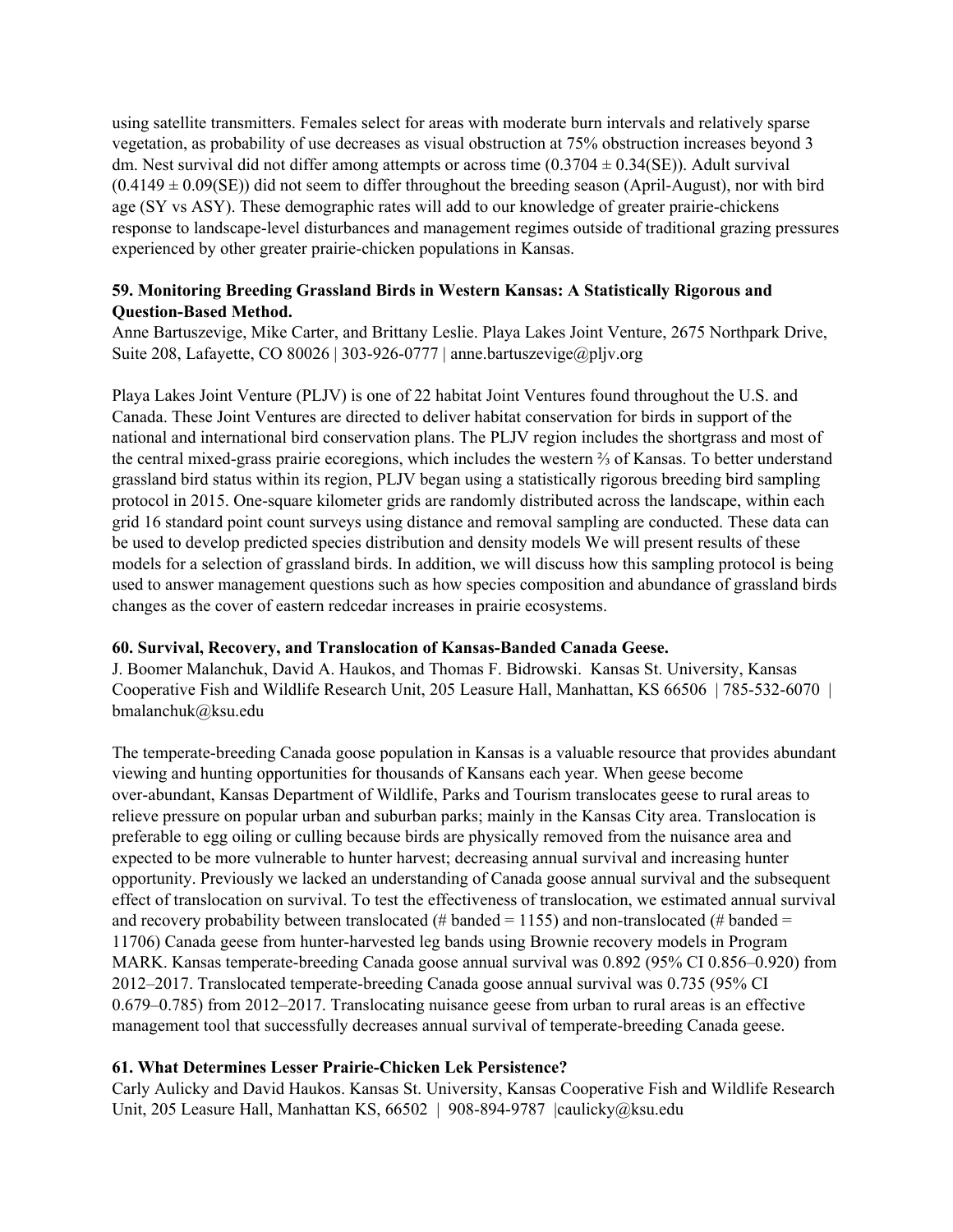Lesser prairie-chicken management is reliant on lek counts to estimate population size and trends. Density of lesser prairie-chicken leks on the landscape is dynamic, changing between breeding seasons and even within a breeding season. Interestingly, fluctuation in lek presence on the landscape occurs even with the high site fidelity that male lesser prairie-chickens exhibit to their display leks. Factors underlying changes in lek size and if a lek persists into subsequent breeding season remains unclear. We tested spatial and temporal factors such as female density, surrounding nesting and brooding habitat, and changes to vegetation at lek site on the likelihood of a lek persisting through time. We further analyzed observed female visitation rates, date, number of displaying males and vegetation variables to determine what factors influence the persistence of a lek from one breeding season to the next.

#### **62. Does Cattle Grazing in CRP During the Nesting Season Impact Grassland Birds?**

William E. Jensen, Heather M. Kraus, Benjamin S. Wilson, Greg R. Houseman, Mary Liz Jameson, and Molly M. Reichenborn. Emporia St. University, Department of Biological Sciences, 1 Kellogg Circle, Emporia, KS 66801 | 620-341-5669 | wjensen1@emporia.edu

Cattle grazing in Conservation Reserve Program (CRP) grasslands is restricted, especially during avian nesting seasons, despite potential benefits of this disturbance to grassland bird habitat. We investigated impacts of experimental cattle grazing during three nesting seasons (2017-2019, grazing during 2017 and 2018 only) on bird density, occupancy, diversity, and nesting success across Kansas. For most species, density and occupancy estimates were similar between grazed and ungrazed fields, with grazing effects being contingent upon conservation practice (CP2 vs. CP25) or year. As predicted, bird species diversity was higher on grazed fields, but only in eastern Kansas. Nest mortality and brood parasitism by brown-headed cowbirds (*Molothrus ater*) were higher on grazed versus ungrazed fields for some songbirds, though again, this pattern was inconsistent across species, conservation practices, and years. Nest mortality and brood parasitism of some species were less frequent in areas of taller vegetative cover, suggesting that vegetative reductions from grazing might reduce reproductive success in the near term. Thus, effects of cattle grazing in CRP fields on nesting birds were apparent, though variable. Grazing CRP during the nesting season might be compatible with grassland bird conservation, but bird responses would likely vary among species, ecoregions, and years.

## **63. Influence of a Megafire on Lesser Prairie-Chicken Habitat Use and Quality in the Mixed-Grass Prairie.**

Nicholas J. Parker, Daniel S. Sullins, David A. Haukos, Kent A. Fricke, and Christian A. Hagen. Kansas St. University, Horticulture and Natural Resources, Manhattan, KS 66506 | njparker14@ksu.edu

Fire has long played an important role in the ecology of the lesser prairie-chicken (*Tympanuchus pallidicinctus*), a species that now occupies only 14% of its estimated historic distribution. While small-scale fires can be beneficial for lesser prairie-chickens, it is unknown how they respond to megafires (>100,000 acres) such as the Starbuck fire, which burned 623,000 acres in 2017 in Kansas and Oklahoma. We compared lesser prairie-chicken habitat availability and use prior to (2014-2016) and after the fire (2018-2019) in an area burned by the Starbuck fire, giving us a unique opportunity for a before-after control impact study to examine the effects of the fire. We documented a 77% decline in the number of males on leks, and a 30% decrease in use of burned areas two years after the fire. Only 22% of nests were in burned areas in 2018, but increased to 73% in 2019, indicating that nest habitat on the burned grasslands may be improving. Measurements of vegetation mirror these trends, with significant decreases of key nesting components, such as litter and visual obstruction, observed the first year after the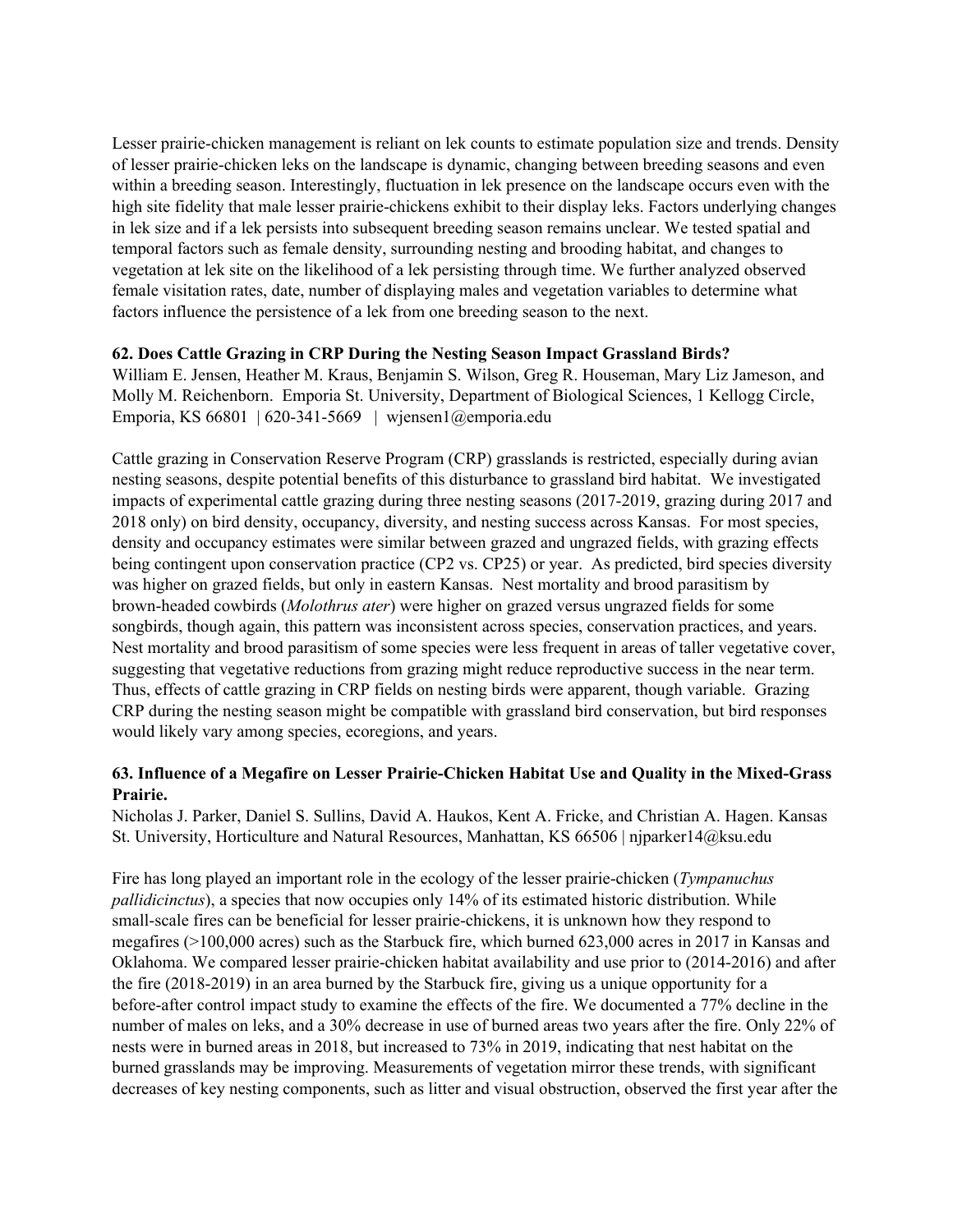fire. While short-term effects appear negative, this fire presents an opportunity to slow woody encroachment and increase plant diversity, potentially increasing overall habitat availability.

#### **64. Microclimate Use by the Gray Bat Colony in Pittsburg, Kansas.**

Ryan W. McGinty and Andrew D. George. Pittsburg St. University, Department of Biology, Pittsburg, KS 66762 | rmcginty@gus.pittstate.edu

The fungal disease, White-nose Syndrome (WNS), has affected bat populations across much of North America, including Kansas. The stormwater system in Pittsburg is the only known location in Kansas inhabited by the federally endangered gray bat, Myotis grisescens. As of 2019, WNS has not been detected in the Pittsburg gray bat colony. The objectives of our study are to 1) evaluate habitat use by roosting gray bats, and 2) assess the potential of the stormwater system to support WNS. We used a network of remote temperature and humidity data loggers to model the microclimates within the stormwater system. We then compared microclimate conditions and habitat features between locations used by the bats to locations where bats were not detected. Bats used portions of the stormwater system with relatively warm air temperatures, high ceilings with rough substrates, and standing water. Conditions inside the stormwater system may not be suitable for the fungus that causes WNS. Monitoring efforts and data analysis are ongoing.

## **65. Where Do They Go? Lesser Prairie-Chicken Space Use Following Translocation to the Sand Sagebrush Prairie Ecoregion.**

E. C. Teige, L.A. Berigan, C.S.H. Aulicky, D.A. Haukos, K. Fricke, K. Schultz, J. Reitz, and L. Rossi. Kansas St. University, Kansas Cooperative Fish and Wildlife Research Unit, 205 Leasure Hall, Manhattan, KS 66506 | 715-815-0213 | teigeel@ksu.edu

The lesser prairie-chicken (*Tympanuchus pallidicinctus*) has experienced severe population declines. The Sand Sagebrush Prairie Ecoregion of southwestern Kansas and southeastern Colorado historically contained the largest density of lesser prairie-chickens in the southwestern Great Plains with estimates peaking in the 1980s. By 2016, there was an estimated decrease of 98% across the ecoregion. To supplement populations within this ecoregion, 411 lesser prairie-chickens were translocated from 2016-2019, originating from northwestern Kansas, to the Cimarron and Comanche National Grasslands in southwest Kansas and southeast Colorado, respectively. A total of 204 male and 207 female lesser prairie-chickens were translocated and monitored with SAT-PTT and VHF transmitters. However, initial results show birds use more grassland patches on the landscape, specifically Conservation Reserve Program (CRP), than native sand sagebrush where they were released and once thrived therein. With >9,000 VHF telemetry, 130,000 GPS satellite locations, and 124 known nest locations, use of grassland and CRP occurred more frequently than other land cover types. As monitoring continues through the 2020 breeding season, we will continue to explore the overall importance of CRP use in the Sand Sagebrush Prairie Ecoregion.

## **66. Microclimatic Differences Between Experimentally Placed Nests.**

Joanna Gresham, Dylan Smith, and Alice Boyle. Kansas St. University, Division of Biology, 116 Ackert Hall, Manhattan, KS 66502 | jgresham@ksu.edu

Nest building is an adaptive behavior, and how a bird builds their nest is linked to climatic variables. Within nest microclimate is influenced by the location, construction, and orientation of the nest. Many grassland birds build their nests into the grass with an opening on one side. Normally, Grasshopper Sparrows (*Ammodramus savannarum*) and Eastern Meadowlarks (*Sturnella magna*) on the Konza prairie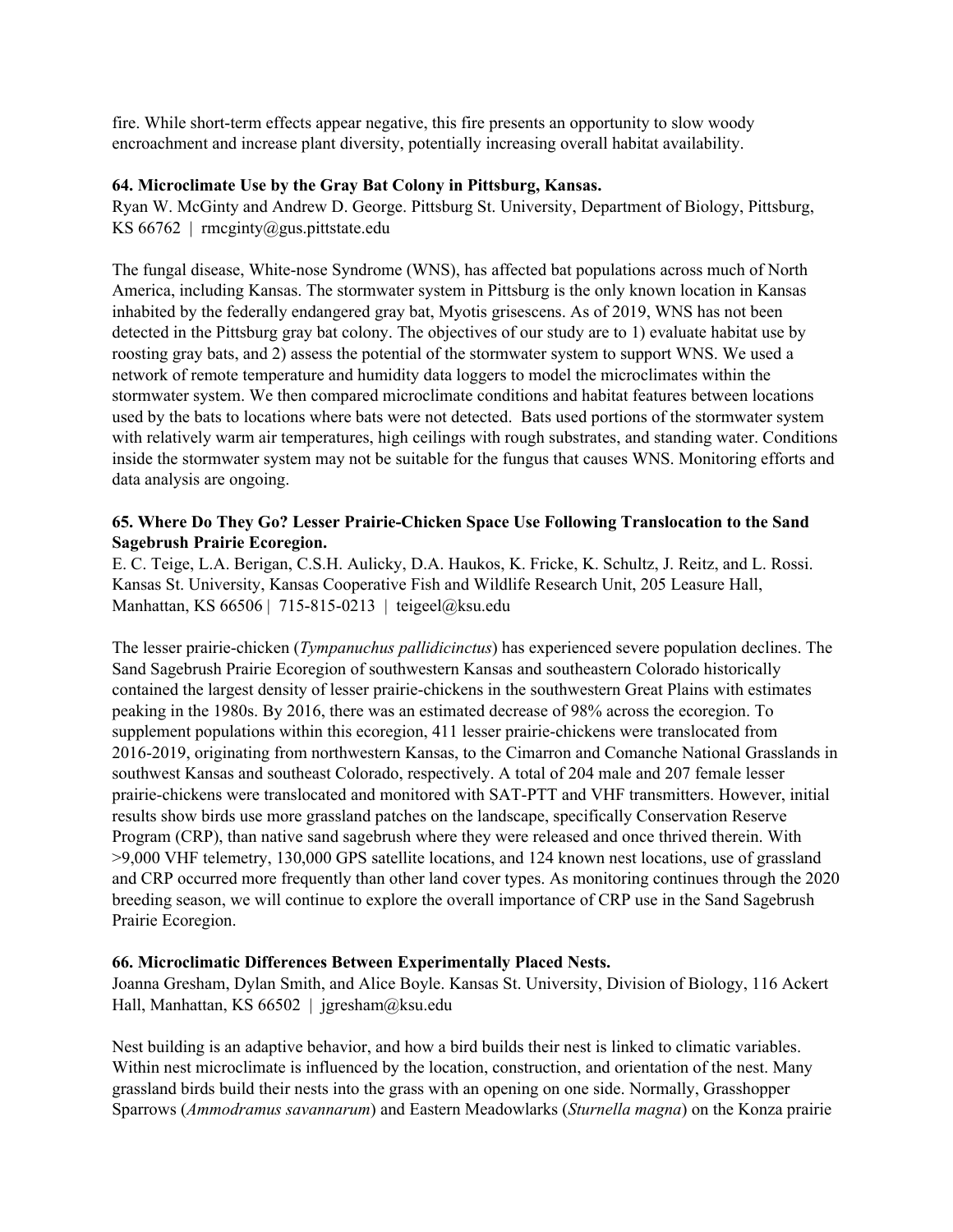orient their nests facing east. However, during a drought, orientation shifted south, potentially to reduce the deleterious effects of heat stress. If this were true, temperature and humidity would be lower, and wind would be higher at southward nests. Previous work has documented variable non-random nest orientation and hypothesized that these patterns represent an adaptive response to climatic variation. However, no experimental studies have tested this. We placed pairs of nests in vegetation and measured the wind speed, temperature and humidity levels within the nest, as well as wind speed one meter above the nests. During mid-July, the nests differed the most in microclimate consistently with our predictions, and those differences were most evident during the warmest parts of the day. This study provides experimental evidence to show that nest orientation affects nest microclimate, suggesting that climatic conditions are important in shaping the reproductive behavior of these species.

#### **67. CRP Management Practices Differentially Affect Native Bees at an Ecoregional Scale.**

A.R. Morphew, M.E. Jameson, G.R. Houseman, W.J. Jensen, M.R. Reichenborn, D.F. Watson, and E.L Kjaer. Wichita St. University, Department of Biological Sciences, Hubbard Hall, 1845 Fairmount St, Wichita, KS 67260 | 303-501-4016 | alexandra.r.morphew@gmail.com

Habitat fragmentation due to agricultural intensification leads to losses of biodiversity and ecosystem services like pollination. Wild bee declines pose a serious threat to pollination stability, providing the impetus for grassland restoration efforts like the Conservation Reserve Program (CRP), which establish pollinator habitat through forb-enhanced plantings. Although currently uncommon, grazing on these restorations may benefit native bees. This study is the first of its kind to assess bee and forb responses to grazing of restoration plantings across multiple grassland ecoregions. From 2018-2019, we surveyed native bee and forb communities across Kansas sand, short-, mixed-, and tall-grass prairie ecoregions on 108 CRP fields either a) forb-enhanced or primarily grass-planted and b) ungrazed or grazed (2017-2018) at moderate intensity. Overall, floral cover differed across ecoregions and was an important predictor of bee responses. 2018 bee abundance and 2019 bee richness were greater on forb-enhanced restorations, although floral cover and richness were not. One year post-grazing, grazed sand prairie fields were significantly more genus-rich than ungrazed fields, while diversity decreased on mixed-grass grazed fields. Our findings provide important insights into bee community responses to land management on restored grasslands in a predominantly agricultural Great Plains landscape.

#### **68. Adding Diversity to the Landscape with Spring Cover Crops.**

Alixandra Godar, Adela Piernicky, David Haukos, and Jeff Prendergast. Kansas St. University, Kansas Cooperative Fish and Wildlife Research Unit, 1128 N 17th St, Manhattan, KS 66506 | ajgodar@ksu.edu

Conflicts between agricultural producers and wildlife are spreading and intensifying. Managers must search for compromises between these competing interests so both can flourish through land sharing within a limited landscape. Cover crops offer potential common ground. Cover crop benefits for farmers are widely documented and varied while benefits for wildlife are widely assumed but have little evidential support. We worked with landowners from 2017 – 2019 in western Kansas to gather evidence on the influence of spring cover crops on local wildlife. Planted in March and terminated in June, spring cover crops transform a barren, chemical fallow field into a potential source of cover and food for wildlife species. Study fields were divided into 4 treatments consisting of 3 cover crop seed mixes and a chemical fallow control plot. Our cover crop mixes included Chick Magnet (a warm-season, broad-leafed forb mix designed for precocial chicks), GreenSpring (an agricultural forage mix with cool-seasoned peas and oats), and a Custom Mix (designed to be adaptive with ten species). We monitored vegetation structure, vegetation composition, and insect abundance weekly. Resources in cover crop fields differed from chemical fallow and Conservation Reserve Program fields, offering a different set of resources to wildlife.